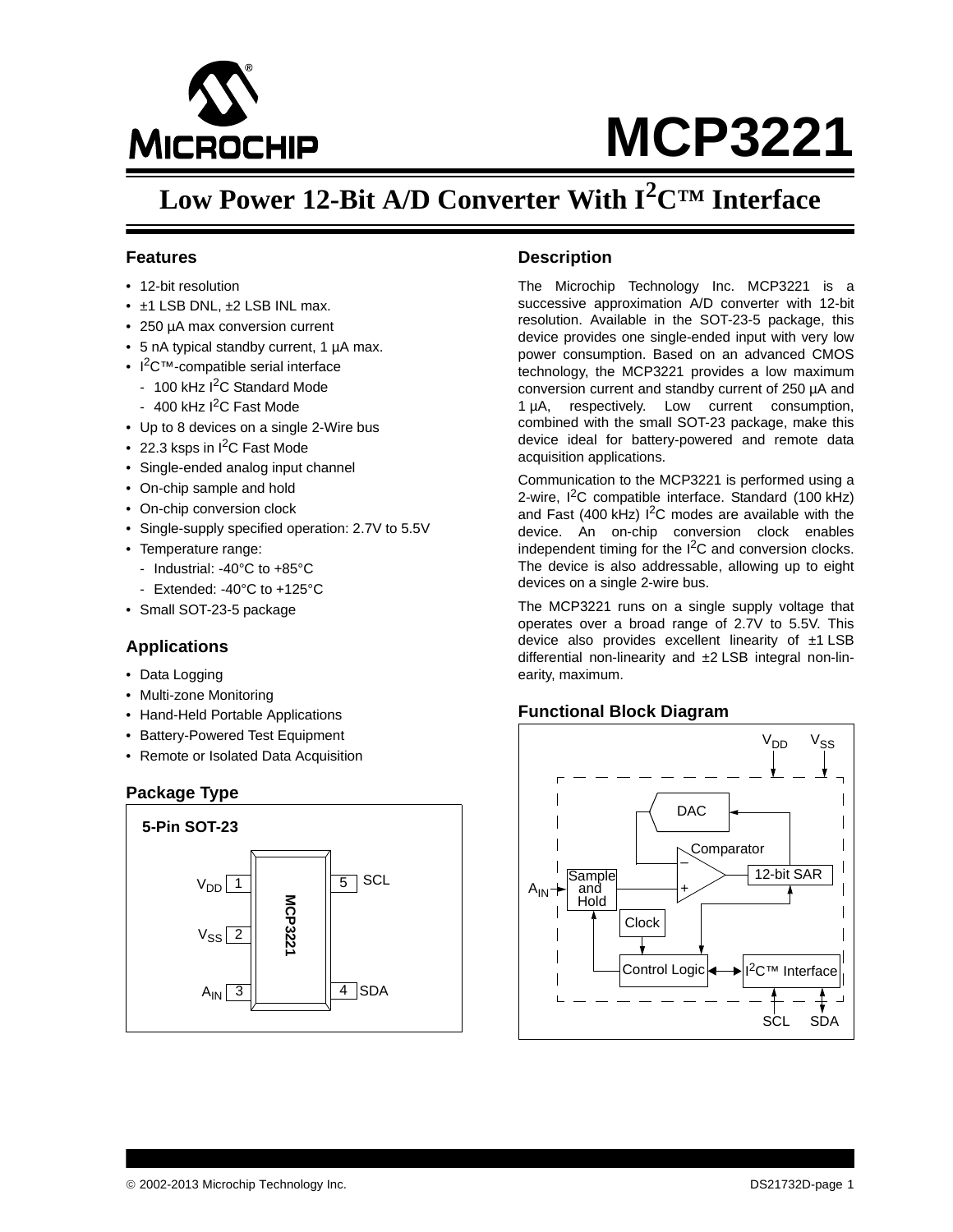## **1.0 ELECTRICAL CHARACTERISTICS**

#### **Absolute Maximum Ratings †**

| Analog input pin w.r.t. $V_{SS}$ -0.6V to $V_{DD}$ +0.6V |  |
|----------------------------------------------------------|--|
| SDA and SCL pins w.r.t. $V_{SS}$ -0.6V to $V_{DD}$ +1.0V |  |
|                                                          |  |
|                                                          |  |
|                                                          |  |
|                                                          |  |

† Stresses above those listed under "Maximum ratings" may cause permanent damage to the device. This is a stress rating only and functional operation of the device at those or any other conditions above those indicated in the operational listings of this specification is not implied. Exposure to maximum rating conditions for extended periods may affect device reliability.

## **DC ELECTRICAL SPECIFICATIONS**

**Electrical Characteristics:** Unless otherwise noted, all parameters apply at  $V_{DD} = 5.0V$ ,  $V_{SS} = GND$ ,  $R_{PU} = 2k\Omega$  $T<sub>AMB</sub> = -40°C$  to  $+85°C$ ,  $1<sup>2</sup>C$  Fast Mode Timing:  $f<sub>SCL</sub> = 400$  kHz (**[Note 3](#page-1-0)**).

| <b>Parameters</b>                       | Sym                  | Min                      | <b>Typ</b>             | <b>Max</b>          | <b>Units</b> | <b>Conditions</b>                                        |
|-----------------------------------------|----------------------|--------------------------|------------------------|---------------------|--------------|----------------------------------------------------------|
| <b>DC Accuracy</b>                      |                      |                          |                        |                     |              |                                                          |
| Resolution                              |                      |                          | 12                     |                     | bits         |                                                          |
| <b>Integral Nonlinearity</b>            | <b>INL</b>           |                          | ±0.75                  | ±2                  | <b>LSB</b>   |                                                          |
| <b>Differential Nonlinearity</b>        | <b>DNL</b>           |                          | ±0.5                   | ±1                  | <b>LSB</b>   | No missing codes                                         |
| <b>Offset Error</b>                     |                      |                          | ±0.75                  | ±2                  | <b>LSB</b>   |                                                          |
| Gain Error                              |                      |                          | $-1$                   | ±3                  | <b>LSB</b>   |                                                          |
| <b>Dynamic Performance</b>              |                      |                          |                        |                     |              |                                                          |
| <b>Total Harmonic Distortion</b>        | <b>THD</b>           |                          | $-82$                  |                     | dB           | $V_{IN} = 0.1V$ to 4.9V @ 1 kHz                          |
| Signal-to-Noise and Distortion          | <b>SINAD</b>         |                          | 72                     |                     | dB           | $V_{IN} = 0.1V$ to 4.9V @ 1 kHz                          |
| Spurious-Free Dynamic Range             | <b>SFDR</b>          |                          | 86                     |                     | dB           | $V_{IN} = 0.1V$ to 4.9V @ 1 kHz                          |
| Analog Input                            |                      |                          |                        |                     |              |                                                          |
| Input Voltage Range                     |                      | $V_{SS}$ -0.3            |                        | $V_{DD}$ +0.3       | $\vee$       | $2.7V \leq V_{DD} \leq 5.5V$                             |
| Leakage Current                         |                      | $-1$                     |                        | $+1$                | μA           |                                                          |
| SDA/SCL (open-drain output):            |                      |                          |                        |                     |              |                                                          |
| Data Coding Format                      |                      |                          | <b>Straight Binary</b> |                     |              |                                                          |
| High-level input voltage                | V <sub>IH</sub>      | 0.7 V <sub>DD</sub>      |                        |                     | $\vee$       |                                                          |
| Low-level input voltage                 | $V_{IL}$             |                          |                        | 0.3 V <sub>DD</sub> | V            |                                                          |
| Low-level output voltage                | $V_{OL}$             |                          |                        | 0.4                 | $\vee$       | $I_{OL} = 3$ mA, $R_{PU} = 1.53$ k $\Omega$              |
| Hysteresis of Schmitt trigger inputs    | V <sub>HYST</sub>    | $\overline{\phantom{0}}$ | 0.05 V <sub>DD</sub>   |                     | $\vee$       | $f_{SCL}$ = 400 kHz only                                 |
| Input leakage current                   | Ιu                   | $-1$                     |                        | $+1$                | μA           | $V_{IN}$ = 0.1 $V_{DD}$ and 0.9 $V_{DD}$                 |
| Output leakage current                  | $I_{LO}$             | $-1$                     |                        | $+1$                | μA           | $V_{\text{OUT}} = 0.1 V_{SS}$ and<br>0.9 V <sub>DD</sub> |
| Pin capacitance<br>(all inputs/outputs) | $C_{IN}$<br>$C_{OT}$ |                          |                        | 10                  | pF           | $T_{AMB} = 25^{\circ}C$ , f = 1 MHz;<br>(Note 2)         |
| <b>Bus Capacitance</b>                  | $C_B$                |                          |                        | 400                 | pF           | SDA drive low, 0.4V                                      |

<span id="page-1-4"></span><span id="page-1-1"></span>**Note 1:** "Sample time" is the time between conversions once the address byte has been sent to the converter. Refer to [Figure 5-6.](#page-16-0)

**2:** This parameter is periodically sampled and not 100% tested.

<span id="page-1-0"></span>**3:**  $R_{PU}$  = Pull-up resistor on SDA and SCL.

- <span id="page-1-2"></span>**4:** SDA and SCL =  $V_{SS}$  to  $V_{DD}$  at 400 kHz.
- <span id="page-1-3"></span>5: t<sub>ACQ</sub> and t<sub>CONV</sub> are dependent on internal oscillator timing. See [Figure 5-5](#page-16-1) and [Figure 5-6](#page-16-0) for relation to SCL.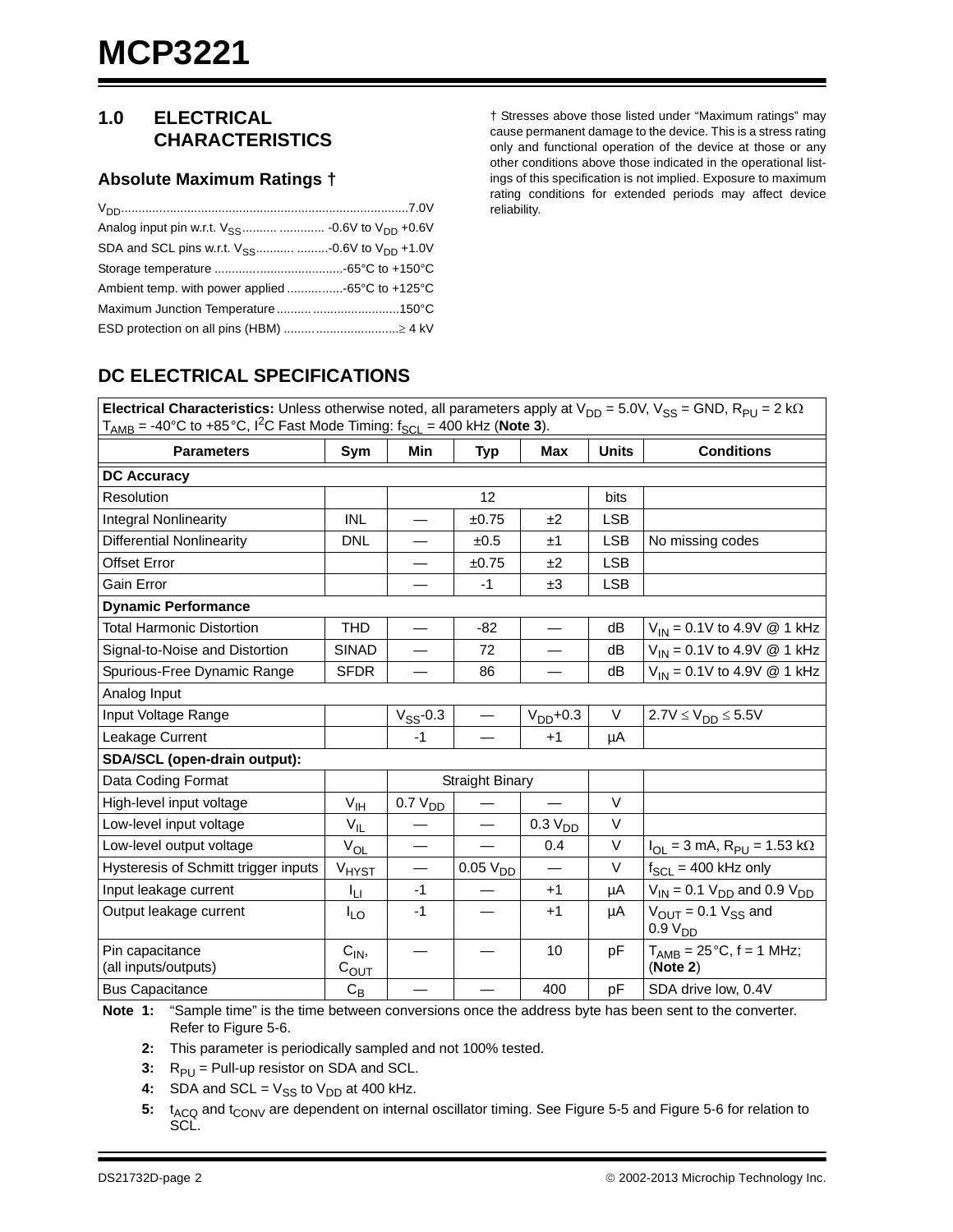## **DC ELECTRICAL SPECIFICATIONS (CONTINUED)**

**Electrical Characteristics:** Unless otherwise noted, all parameters apply at  $V_{DD} = 5.0V$ ,  $V_{SS} = GND$ ,  $R_{PU} = 2k\Omega$  $T<sub>AMB</sub> = -40°C$  to  $+85°C$ ,  ${}^{12}C$  Fast Mode Timing:  $f<sub>SCL</sub> = 400$  kHz (**Note 3**).

| <b>Parameters</b>             | Sym               | Min | <b>Typ</b> | Max  | <b>Units</b> | <b>Conditions</b>            |  |  |  |
|-------------------------------|-------------------|-----|------------|------|--------------|------------------------------|--|--|--|
| <b>Power Requirements</b>     |                   |     |            |      |              |                              |  |  |  |
| <b>Operating Voltage</b>      | V <sub>DD</sub>   | 2.7 |            | 5.5  | V            |                              |  |  |  |
| <b>Conversion Current</b>     | <sup>I</sup> DD   |     | 175        | 250  | μA           |                              |  |  |  |
| <b>Standby Current</b>        | <b>I</b> DDS      |     | 0.005      |      | μA           | SDA, $SCL = V_{DD}$          |  |  |  |
| Active bus current            | <b>I</b> DDA      |     |            | 120  | μA           | Note 4                       |  |  |  |
| <b>Conversion Rate</b>        |                   |     |            |      |              |                              |  |  |  |
| <b>Conversion Time</b>        | t <sub>CONV</sub> |     | 8.96       |      | μs           | Note 5                       |  |  |  |
| Analog Input Acquisition Time | t <sub>ACQ</sub>  |     | 1.12       |      | μs           | Note 5                       |  |  |  |
| Sample Rate                   | <sup>†</sup> SAMP |     |            | 22.3 | ksps         | $f_{SCL}$ = 400 kHz (Note 1) |  |  |  |

**Note 1:** "Sample time" is the time between conversions once the address byte has been sent to the converter. Refer to Figure 5-6.

**2:** This parameter is periodically sampled and not 100% tested.

**3:**  $R_{PI}$  = Pull-up resistor on SDA and SCL.

**4:** SDA and SCL =  $V_{SS}$  to  $V_{DD}$  at 400 kHz.

5: t<sub>ACQ</sub> and t<sub>CONV</sub> are dependent on internal oscillator timing. See Figure 5-5 and Figure 5-6 for relation to SCL.

## **TEMPERATURE SPECIFICATIONS**

**Electrical Characteristics:** Unless otherwise noted, all parameters apply at  $V_{DD} = 5.0V$ ,  $V_{SS} = GND$ .

| <b>Parameters</b>                  | Symbol         | Min   | Typ | Max    | <b>Units</b> | <b>Conditions</b> |  |
|------------------------------------|----------------|-------|-----|--------|--------------|-------------------|--|
| <b>Temperature Ranges</b>          |                |       |     |        |              |                   |  |
| Industrial Temperature Range       | <sup>1</sup> A | $-40$ |     | $+85$  | °C           |                   |  |
| <b>Extended Temperature Range</b>  | $T_A$          | -40   |     | $+125$ | °C           |                   |  |
| <b>Operating Temperature Range</b> | T <sub>A</sub> | -40   |     | $+125$ | °C           |                   |  |
| Storage Temperature Range          | <sup>1</sup> A | $-65$ |     | $+150$ | °C           |                   |  |
| <b>Thermal Package Resistances</b> |                |       |     |        |              |                   |  |
| Thermal Resistance, 5L-SOT23       | $\theta_{JA}$  |       | 256 |        | °C/W         |                   |  |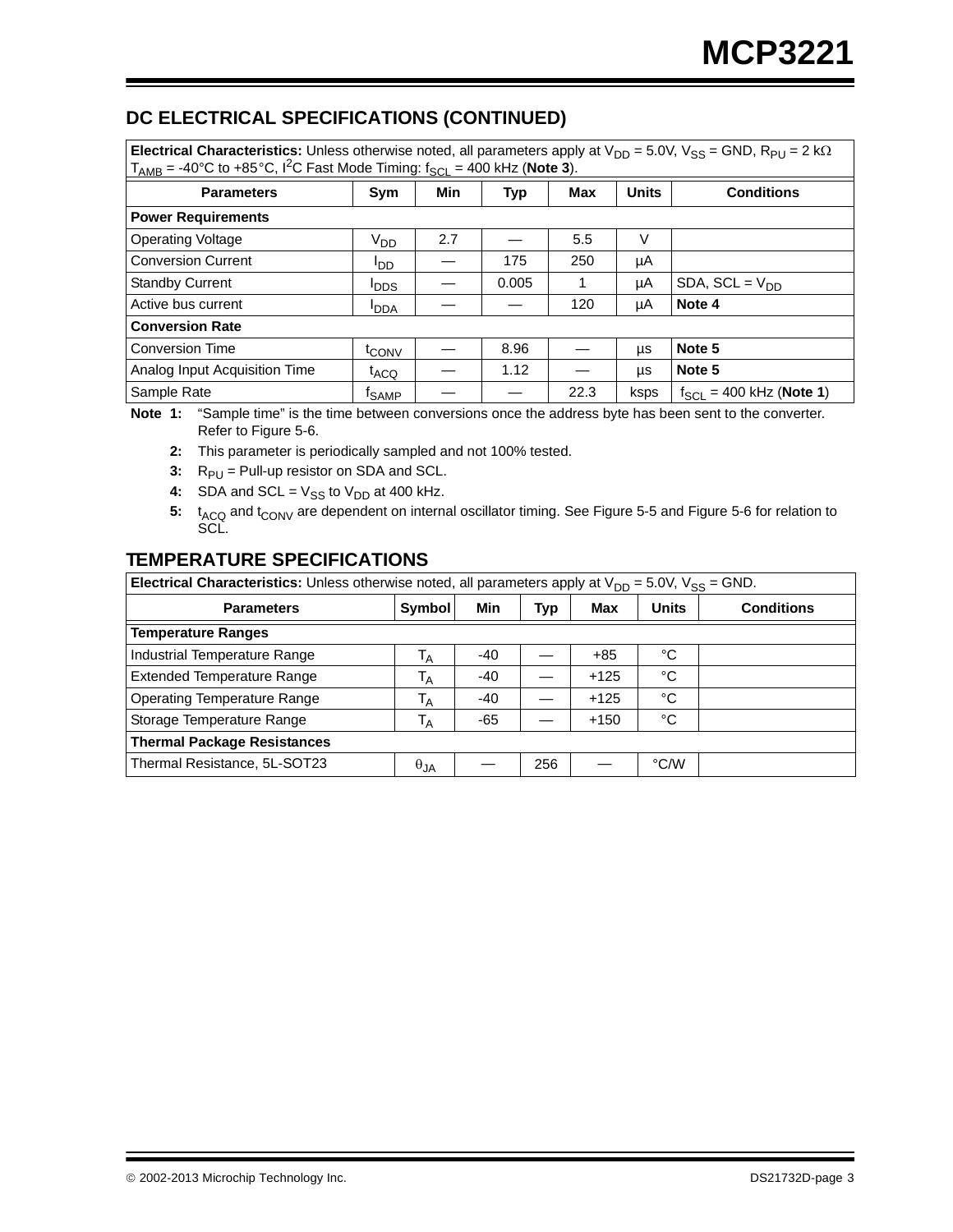## **TIMING SPECIFICATIONS**

| Electrical Characteristics: All parameters apply at $V_{DD} = 2.7V - 5.5V$ , $V_{SS} = GND$ , $T_{AMB} = -40^{\circ}C$ to +85°C. |                                         |                          |            |      |              |                                    |  |  |
|----------------------------------------------------------------------------------------------------------------------------------|-----------------------------------------|--------------------------|------------|------|--------------|------------------------------------|--|--|
| <b>Parameters</b>                                                                                                                | Sym                                     | Min                      | <b>Typ</b> | Max  | <b>Units</b> | <b>Conditions</b>                  |  |  |
| <sup>2</sup> C Standard Mode                                                                                                     |                                         |                          |            |      |              |                                    |  |  |
| Clock frequency                                                                                                                  | $f_{SCL}$                               | 0                        |            | 100  | kHz          |                                    |  |  |
| Clock high time                                                                                                                  | T <sub>HIGH</sub>                       | 4000                     |            |      | ns           |                                    |  |  |
| Clock low time                                                                                                                   | <b>T</b> LOW                            | 4700                     |            |      | ns           |                                    |  |  |
| SDA and SCL rise time                                                                                                            | $T_R$                                   |                          |            | 1000 | ns           | From $V_{IL}$ to $V_{IH}$ (Note 1) |  |  |
| SDA and SCL fall time                                                                                                            | $T_F$                                   | $\overline{\phantom{0}}$ |            | 300  | ns           | From $V_{IL}$ to $V_{IH}$ (Note 1) |  |  |
| START condition hold time                                                                                                        | T <sub>HD:STA</sub>                     | 4000                     |            |      | ns           |                                    |  |  |
| START condition setup time                                                                                                       | $\mathsf{T}_{\mathsf{SU}:\mathsf{STA}}$ | 4700                     |            | —    | ns           |                                    |  |  |
| Data input setup time                                                                                                            | T <sub>SU:DAT</sub>                     | 250                      |            |      | ns           |                                    |  |  |
| STOP condition setup time                                                                                                        | T <sub>SU:STO</sub>                     | 4000                     |            |      | ns           |                                    |  |  |
| STOP condition hold time                                                                                                         | T <sub>HD:STD</sub>                     | 4000                     |            |      | ns           |                                    |  |  |
| Output valid from clock                                                                                                          | <b>T<sub>AA</sub></b>                   |                          |            | 3500 | ns           |                                    |  |  |
| Bus free time                                                                                                                    | $T_{\mathsf{BUF}}$                      | 4700                     |            |      | ns           | Note 2                             |  |  |
| Input filter spike suppression                                                                                                   | $\mathsf{T}_{\mathsf{SP}}$              |                          |            | 50   | ns           | SDA and SCL pins (Note 1)          |  |  |
| I <sup>2</sup> C Fast Mode                                                                                                       |                                         |                          |            |      |              |                                    |  |  |
| Clock frequency                                                                                                                  | $F_{SCL}$                               | $\mathbf 0$              |            | 400  | kHz          |                                    |  |  |
| Clock high time                                                                                                                  | T <sub>HIGH</sub>                       | 600                      |            |      | ns           |                                    |  |  |
| Clock low time                                                                                                                   | T <sub>LOW</sub>                        | 1300                     |            |      | ns           |                                    |  |  |
| SDA and SCL rise time                                                                                                            | $T_R$                                   | $20 + 0.1C_B$            |            | 300  | ns           | From $V_{IL}$ to $V_{IH}$ (Note 1) |  |  |
| SDA and SCL fall time                                                                                                            | $T_F$                                   | $20 + 0.1C_B$            |            | 300  | ns           | From $V_{IL}$ to $V_{IH}$ (Note 1) |  |  |
| START condition hold time                                                                                                        | T <sub>HD:STA</sub>                     | 600                      |            |      | ns           |                                    |  |  |
| START condition setup time                                                                                                       | $T_{\mathsf{SU}: \mathsf{STA}}$         | 600                      |            |      | ns           |                                    |  |  |
| Data input hold time                                                                                                             | T <sub>HD:DAT</sub>                     | 0                        |            | 0.9  | ms           |                                    |  |  |
| Data input setup time                                                                                                            | T <sub>SU:DAT</sub>                     | 100                      |            |      | ns           |                                    |  |  |
| STOP condition setup time                                                                                                        | T <sub>SU:STO</sub>                     | 600                      |            |      | ns           |                                    |  |  |
| STOP condition hold time                                                                                                         | T <sub>HD:STD</sub>                     | 600                      |            |      | ns           |                                    |  |  |
| Output valid from clock                                                                                                          | $\mathsf{T}_{\mathsf{AA}}$              |                          |            | 900  | ns           |                                    |  |  |
| Bus free time                                                                                                                    | $\mathsf{T}_{\mathsf{BUF}}$             | 1300                     |            |      | ns           | Note 2                             |  |  |
| Input filter spike suppression                                                                                                   | $T_{SP}$                                |                          |            | 50   | ns           | SDA and SCL pins (Note 1)          |  |  |

<span id="page-3-1"></span><span id="page-3-0"></span>**Note 1:** This parameter is periodically sampled and not 100% tested.

**2:** Time the bus must be free before a new transmission can start.



*FIGURE 1-1: Standard and Fast Mode Bus Timing Data.*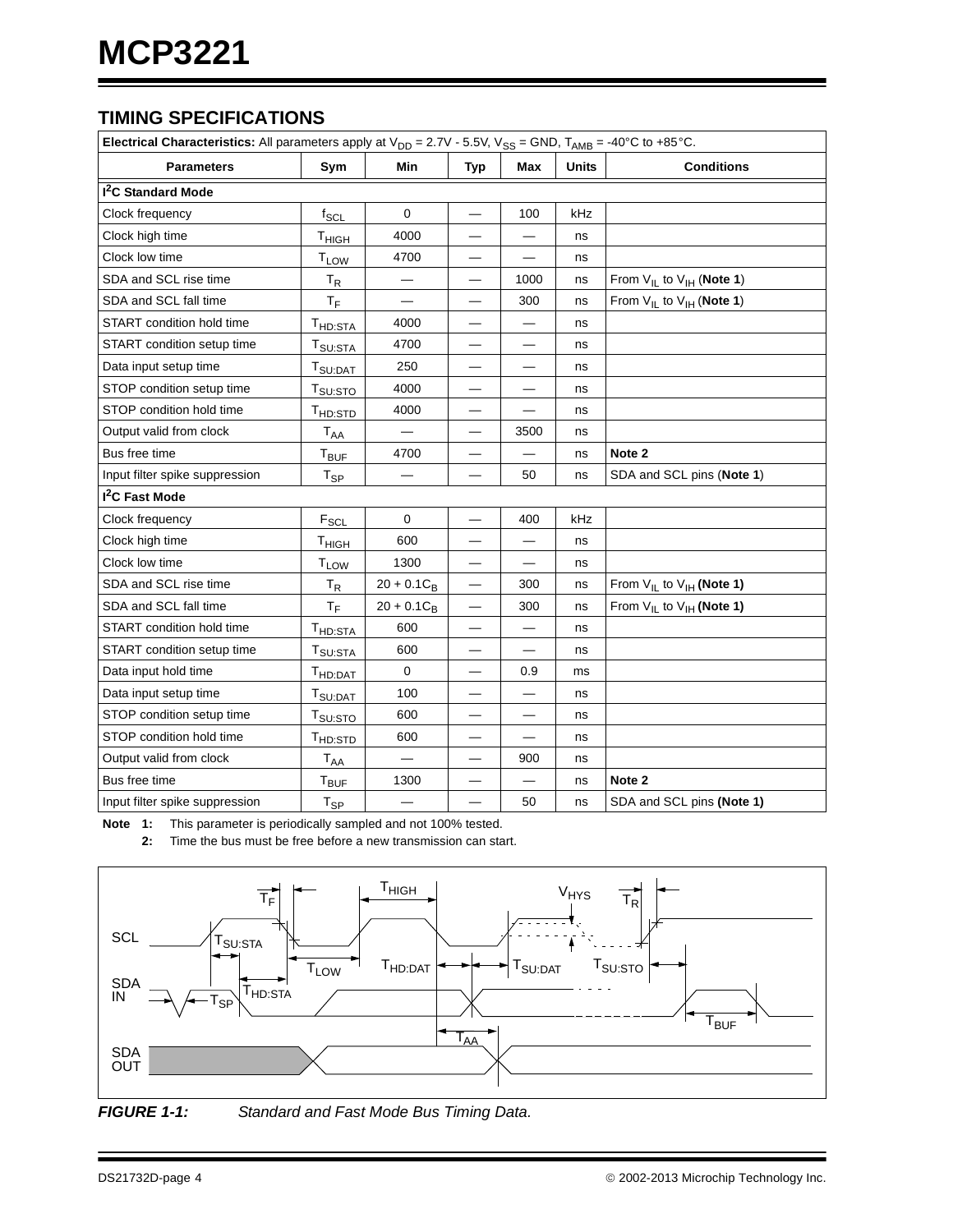## **2.0 TYPICAL PERFORMANCE CURVES**

**Note:** The graphs and tables provided following this note are a statistical summary based on a limited number of samples and are provided for informational purposes only. The performance characteristics listed herein are not tested or guaranteed. In some graphs or tables, the data presented may be outside the specified operating range (e.g., outside specified power supply range) and therefore outside the warranted range.

**Note:** Unless otherwise indicated,  $V_{DD} = 5V$ ,  $V_{SS} = 0V$ ,  $I^2C$  Fast Mode Timing (SCL = 400 kHz), Continuous Conversion Mode ( $f_{SAMP}$  = 22.3 ksps),  $T_A$  = +25°C.







 $FIGURE 2-2:$  *INL vs. V<sub>DD</sub> -*  $\angle$ *<sup>2</sup>C<sup>TM</sup> Standard Mode (f<sub>SCL</sub> = 100 kHz).* 



*FIGURE 2-3: INL vs. Code (Representative Part).*



 $(V_{DD} = 2.7V)$ .

*FIGURE 2-4: INL vs. Clock Rate* 



*INL vs. V<sub>DD</sub> -*  $\angle$ *C<sup>TM</sup> Fast Mode* ( $f_{SCL}$  = 400 kHz).



*FIGURE 2-6: INL vs. Code (Representative Part, V<sub>DD</sub> = 2.7V).*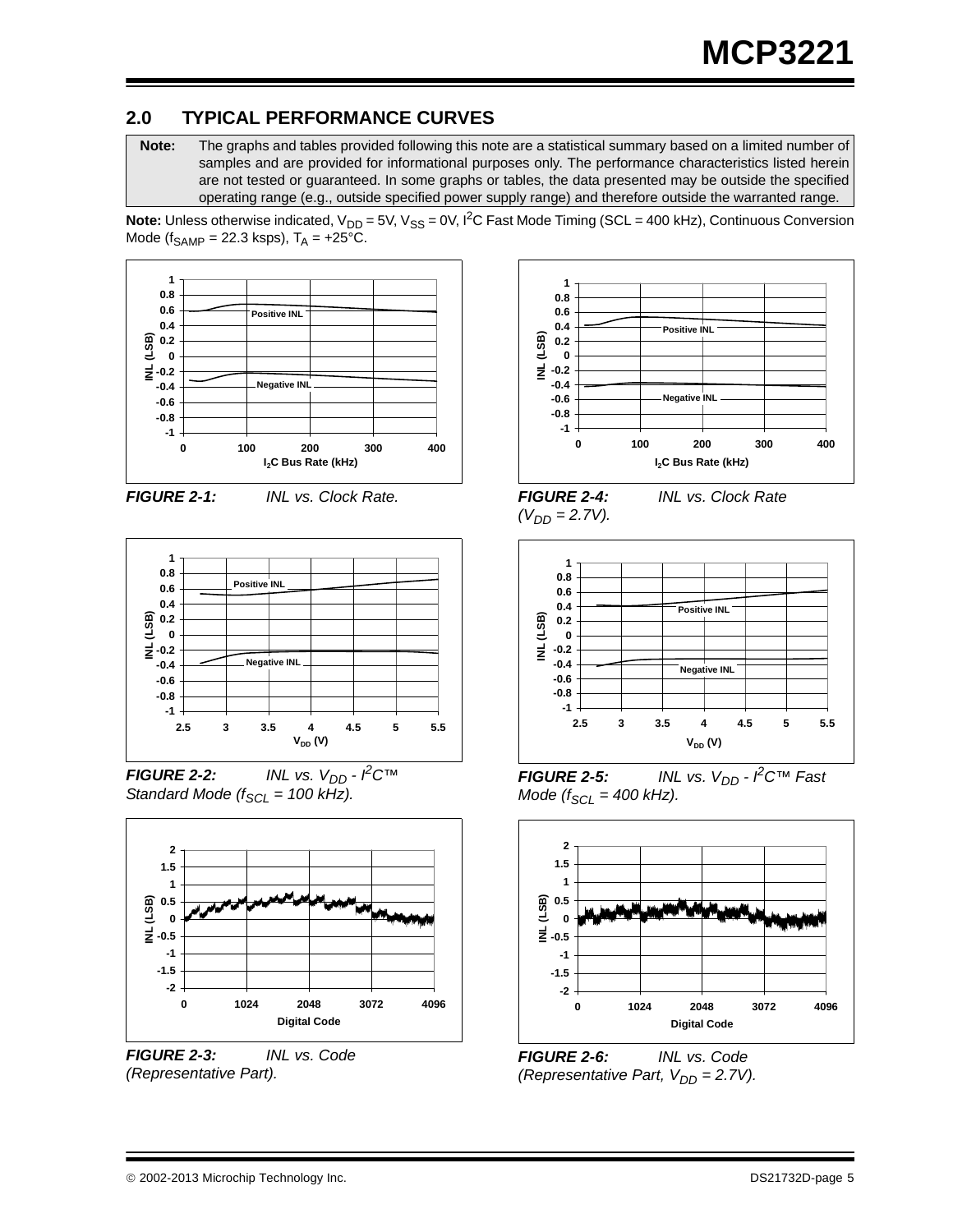**Note:** Unless otherwise indicated,  $V_{DD} = 5V$ ,  $V_{SS} = 0V$ ,  $I^2C$  Fast Mode Timing (SCL = 400 kHz), Continuous Conversion Mode ( $f_{SAMP}$  = 22.3 ksps),  $T_A$  = +25°C.



*FIGURE 2-7: INL vs. Temperature.*



*FIGURE 2-8: DNL vs. Clock Rate.*



*FIGURE 2-9: DNL vs.*  $V_{DD} - \cancel{P}C^{TM}$ *Standard Mode (* $f_{SCL}$  *= 100 kHz).* 



*FIGURE 2-10: INL vs. Temperature*   $(V_{DD} = 2.7V)$ .



*FIGURE 2-11: DNL vs. Clock Rate*   $(V_{DD} = 2.7V)$ .



*FIGURE 2-12: DNL vs. V<sub>DD</sub> - <sup><i>P*</sup>C™ Fast</sup> *Mode* ( $f_{SCL}$  = 400 kHz).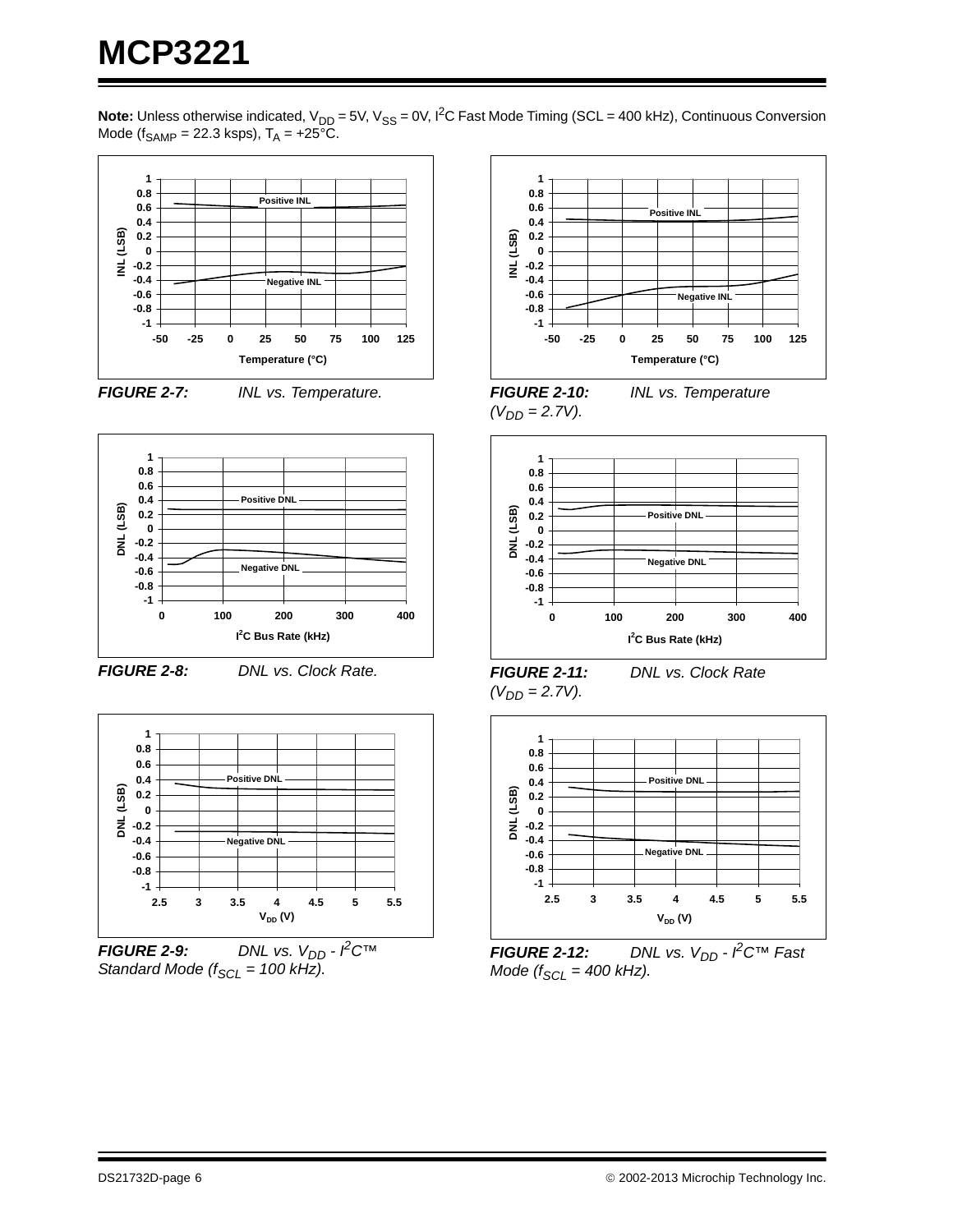

**Note:** Unless otherwise indicated, V<sub>DD</sub> = 5V, V<sub>SS</sub> = 0V, I<sup>2</sup>C Fast Mode Timing (SCL = 400 kHz), Continuous Conversion Mode (f<sub>SAMP</sub> = 22.3 ksps),  $T_A$  = +25°C.





*FIGURE 2-14: DNL vs. Temperature.*





*FIGURE 2-15: Gain Error vs.*  $V_{DD}$ .



*FIGURE 2-16: DNL vs. Code (Representative Part,*  $V_{DD} = 2.7V$ *).* 



*FIGURE 2-17: DNL vs. Temperature*   $(V_{DD} = 2.7V)$ .



*FIGURE 2-18: Offset Error vs. V<sub>DD</sub>.*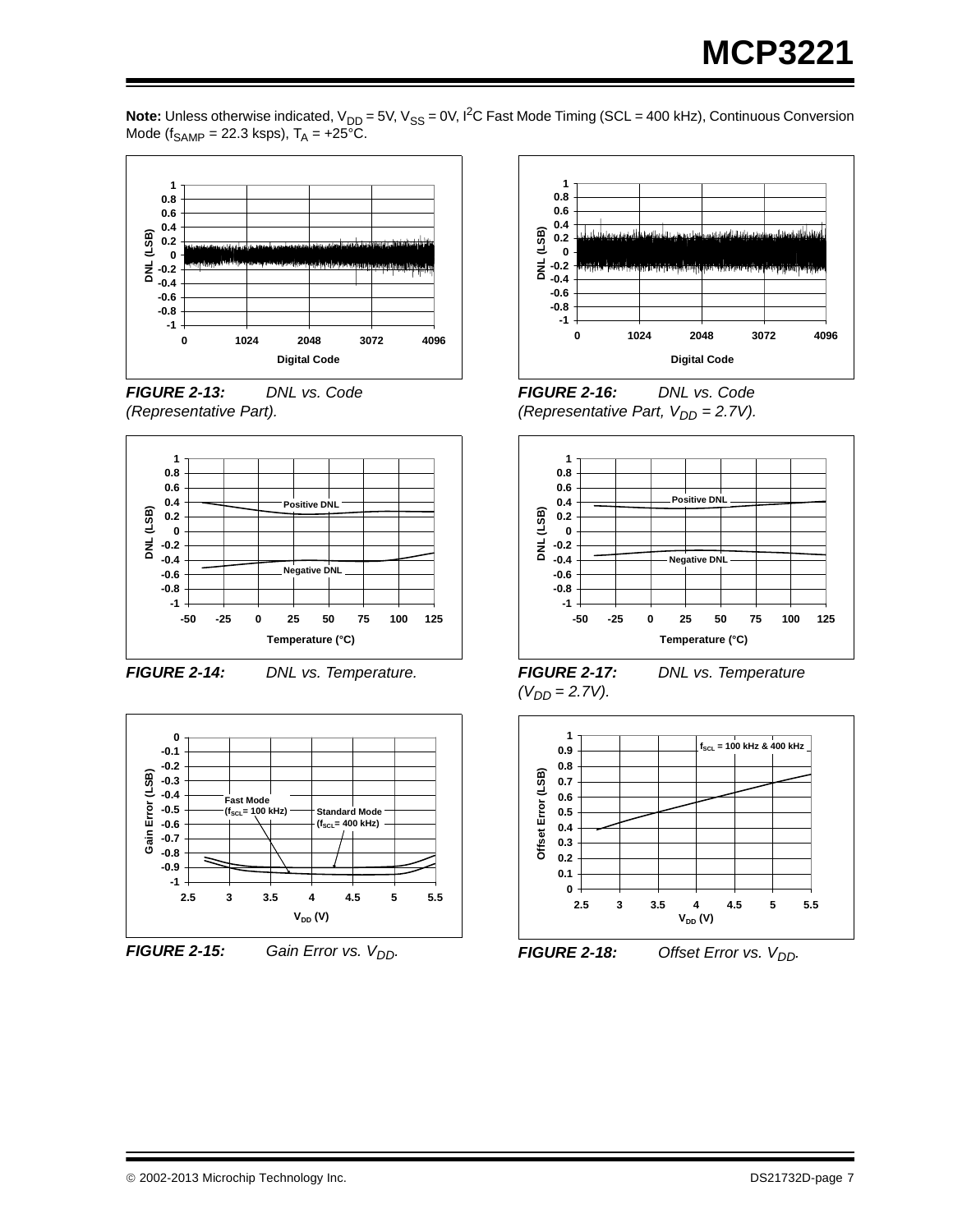**Note:** Unless otherwise indicated, V<sub>DD</sub> = 5V, V<sub>SS</sub> = 0V, I<sup>2</sup>C Fast Mode Timing (SCL = 400 kHz), Continuous Conversion Mode (f<sub>SAMP</sub> = 22.3 ksps),  $T_A$  = +25°C.









*FIGURE 2-20: SNR vs. Input Frequency.*



*FIGURE 2-21: THD vs. Input Frequency.*



*FIGURE 2-22: Offset Error vs. Temperature.*



*FIGURE 2-23: SINAD vs. Input Frequency.*



*FIGURE 2-24: SINAD vs. Input Signal Level.*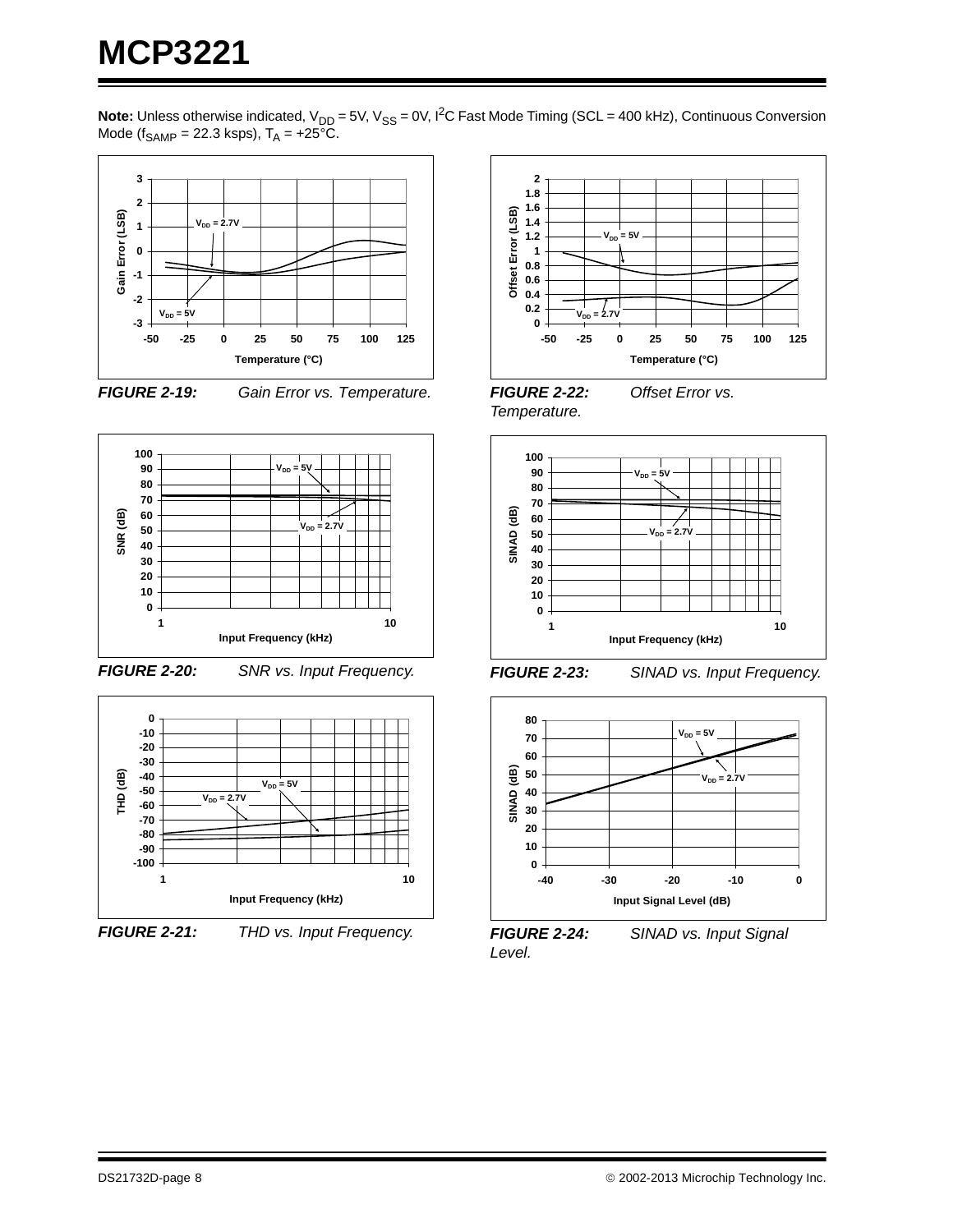







*FIGURE 2-26: SFDR vs. Input Frequency.*



*FIGURE 2-27: Spectrum Using I2C™ Fast Mode (Representative Part, 1 kHz Input Frequency).*



*FIGURE 2-28: ENOB vs. Input Frequency.*



*FIGURE 2-29: Spectrum Using I2C™ Standard Mode (Representative Part, 1 kHz Input Frequency).*



*FIGURE 2-30: I<sub>DD</sub>* (Conversion) vs. V<sub>DD</sub>.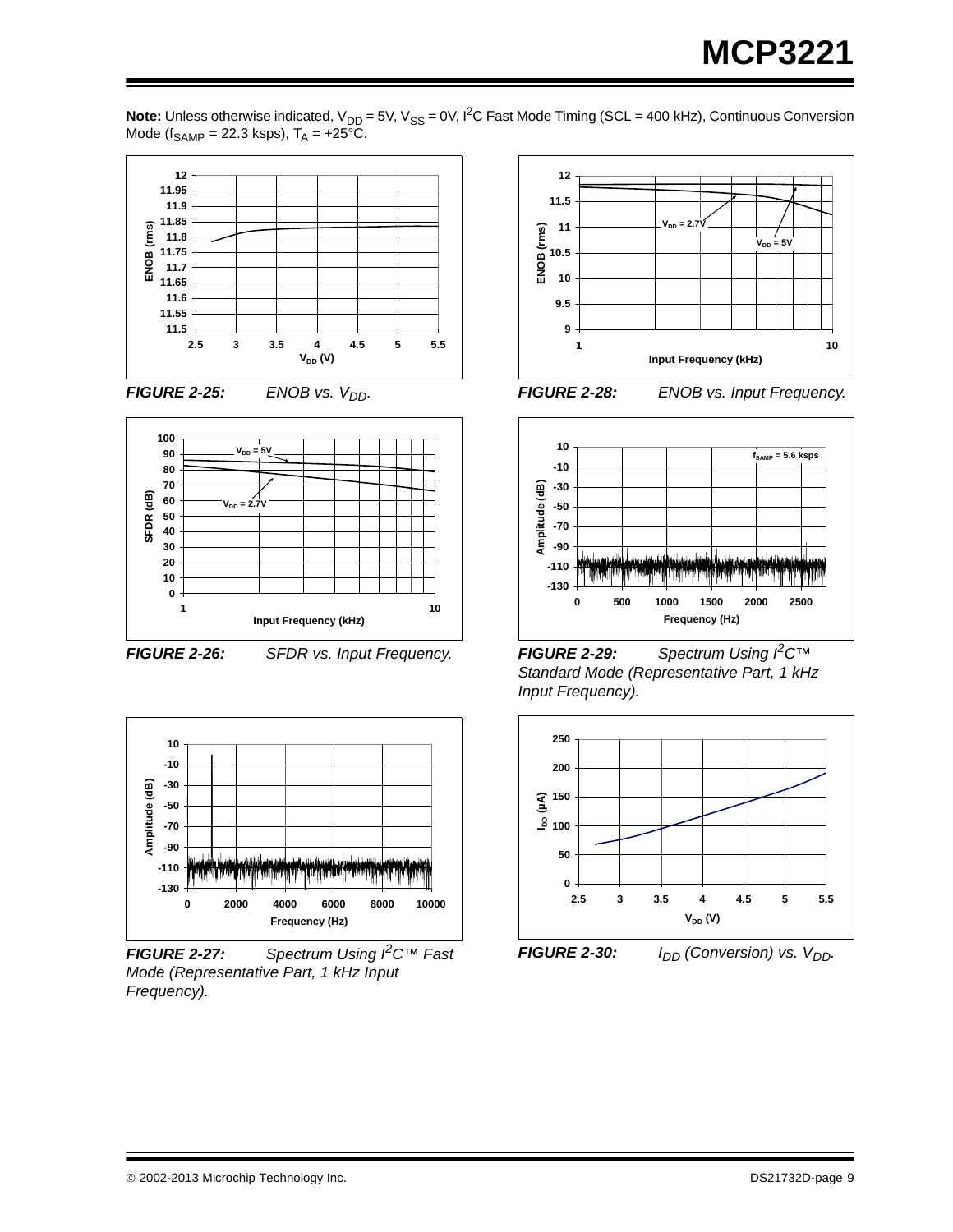**Note:** Unless otherwise indicated, V<sub>DD</sub> = 5V, V<sub>SS</sub> = 0V, I<sup>2</sup>C Fast Mode Timing (SCL = 400 kHz), Continuous Conversion Mode (f<sub>SAMP</sub> = 22.3 ksps),  $T_A$  = +25°C.



**FIGURE 2-31:** *I<sub>DD</sub>* (Conversion) vs. Clock *Rate.*



*FIGURE 2-32: I<sub>DD</sub> (Conversion) vs. Temperature.*



*FIGURE 2-33: I<sub>DDA</sub>* (Active Bus) vs.  $V_{DD}$ .



**FIGURE 2-34:** *I<sub>DDA</sub>* (Active Bus) vs. Clock *Rate.*



*FIGURE 2-35: I<sub>DDA</sub> (Active Bus) vs. Temperature.*



*FIGURE 2-36: I<sub>DDS</sub> (Standby) vs. V<sub>DD</sub>.*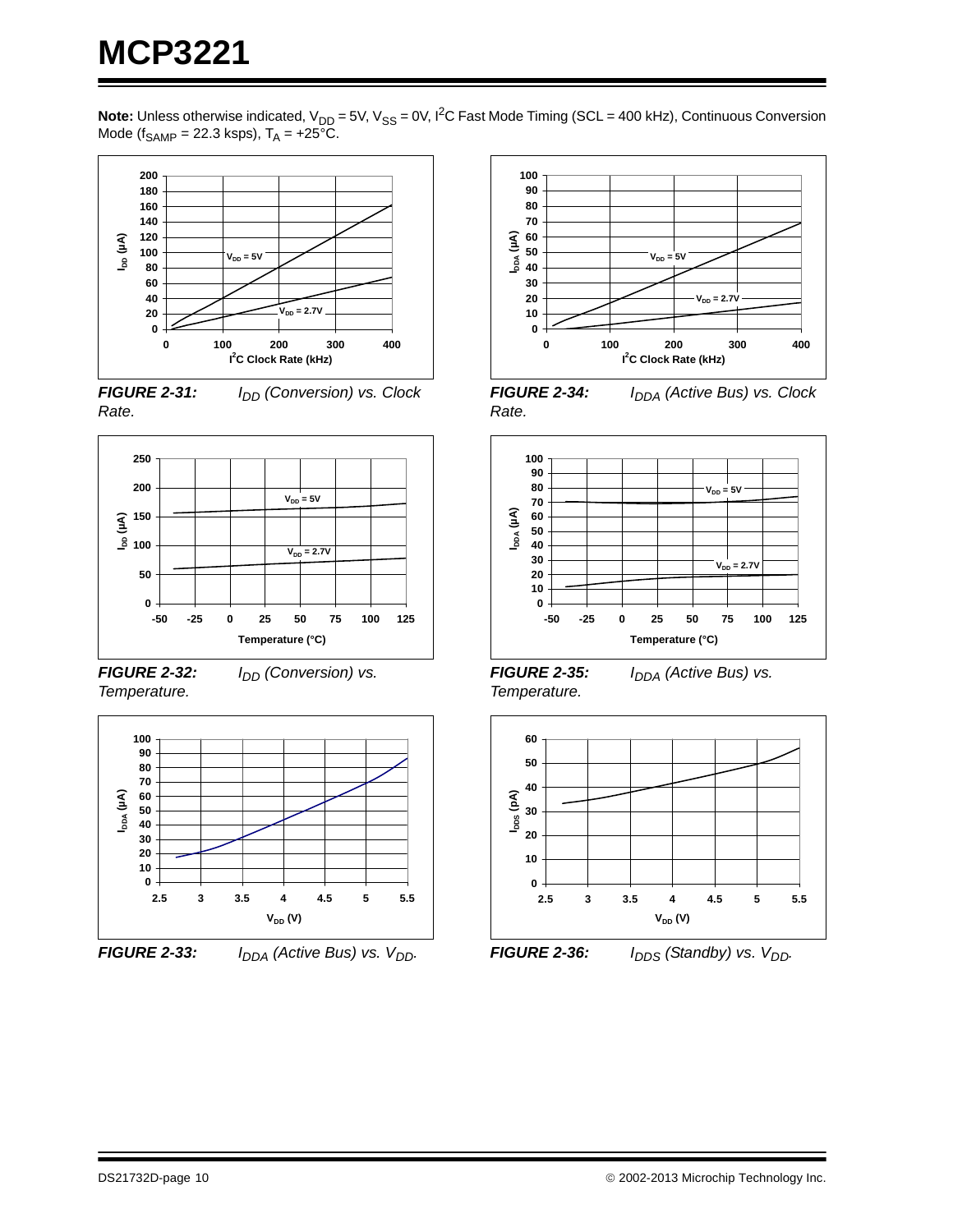**Note:** Unless otherwise indicated, V<sub>DD</sub> = 5V, V<sub>SS</sub> = 0V, I<sup>2</sup>C Fast Mode Timing (SCL = 400 kHz), Continuous Conversion Mode (f<sub>SAMP</sub> = 22.3 ksps),  $T_A$  = +25°C.







*Temperature.*

*FIGURE 2-38: Analog Input Leakage vs.* 

## **2.1 Test Circuits**





*FIGURE 2-39: Typical Test Configuration.*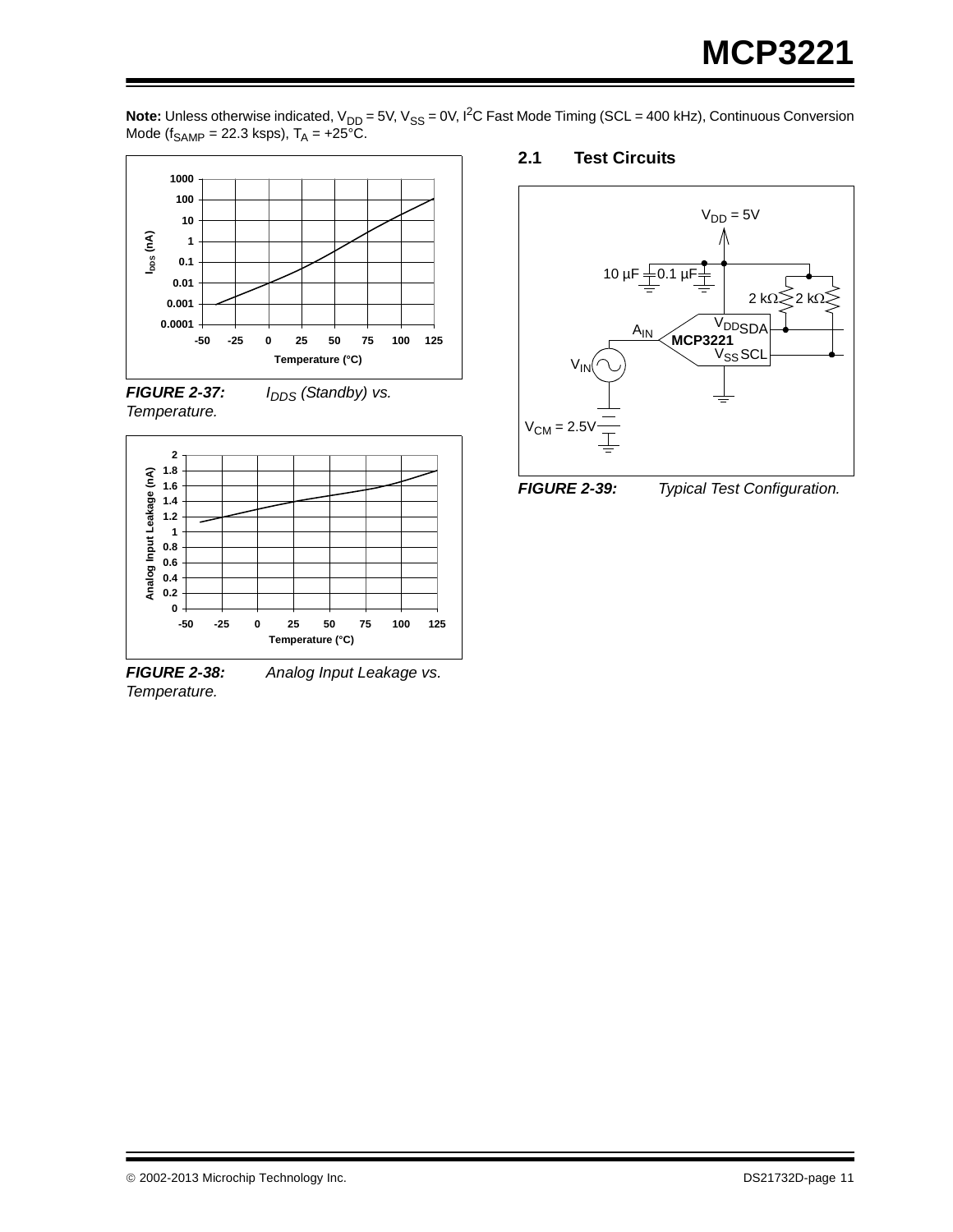## **3.0 PIN FUNCTIONS**

#### **TABLE 3-1: PIN FUNCTION TABLE**

| <b>Name</b>     | <b>Function</b>            |
|-----------------|----------------------------|
| V <sub>DD</sub> | +2.7V to 5.5V Power Supply |
| V <sub>SS</sub> | Ground                     |
| A <sub>IN</sub> | Analog Input               |
| <b>SDA</b>      | Serial Data In/Out         |
| SCL             | Serial Clock In            |

## 3.1  $V_{DD}$  and  $V_{SS}$

The  $V_{DD}$  pin, with respect to  $V_{SS}$ , provides power to the device as well as a voltage reference for the conversion process. Refer to **[Section 6.4 "Device Power and](#page-18-0) [Layout Considerations"](#page-18-0)**, "Device Power and Layout Considerations", for tips on power and grounding.

#### **3.2** Analog Input (A<sub>IN</sub>)

AIN is the input pin to the sample-and-hold circuitry of the Successive Approximation Register (SAR) converter. Care should be taken in driving this pin. Refer to **[Section 6.1 "Driving the Analog Input"](#page-17-0)**, "Driving the Analog Input". For proper conversions, the voltage on this pin can vary from  $V_{SS}$  to  $V_{DD}$ .

#### **3.3 Serial Data (SDA)**

SDA is a bidirectional pin used to transfer addresses and data into and out of the device. Since it is an opendrain terminal, the SDA bus requires a pull-up resistor to V<sub>DD</sub> (typically 10 k $\Omega$  for 100 kHz and 2 k $\Omega$  for 400 kHz SCL clock speeds). Refer to **[Section 6.2](#page-17-1) ["Connecting to the I2C Bus"](#page-17-1)**, "Connecting to the I2C Bus", for more information.

For normal data transfer, SDA is allowed to change only during SCL low. Changes during SCL high are reserved for indicating the START and STOP conditions. Refer to **Section 5.1 "I<sup>2</sup>C Bus Characteristics", "I<sup>2</sup>C Bus** Characteristics".

## **3.4 Serial Clock (SCL)**

SCL is an input pin used to synchronize the data transfer to and from the device on the SDA pin and is an open-drain terminal. Therefore, the SCL bus requires a pull-up resistor to  $V_{DD}$  (typically 10 k $\Omega$  for 100 kHz and  $2 k\Omega$  for 400 kHz SCL clock speeds. Refer to **[Section 6.2 "Connecting to the I](#page-17-1)2C Bus"**, "Connecting to the  $I^2C$  Bus").

For normal data transfer, SDA is allowed to change only during SCL low. Changes during SCL high are reserved for indicating the START and STOP conditions. Refer to **[Section 6.1 "Driving the Analog](#page-17-0) [Input"](#page-17-0)**, "Driving the Analog Input".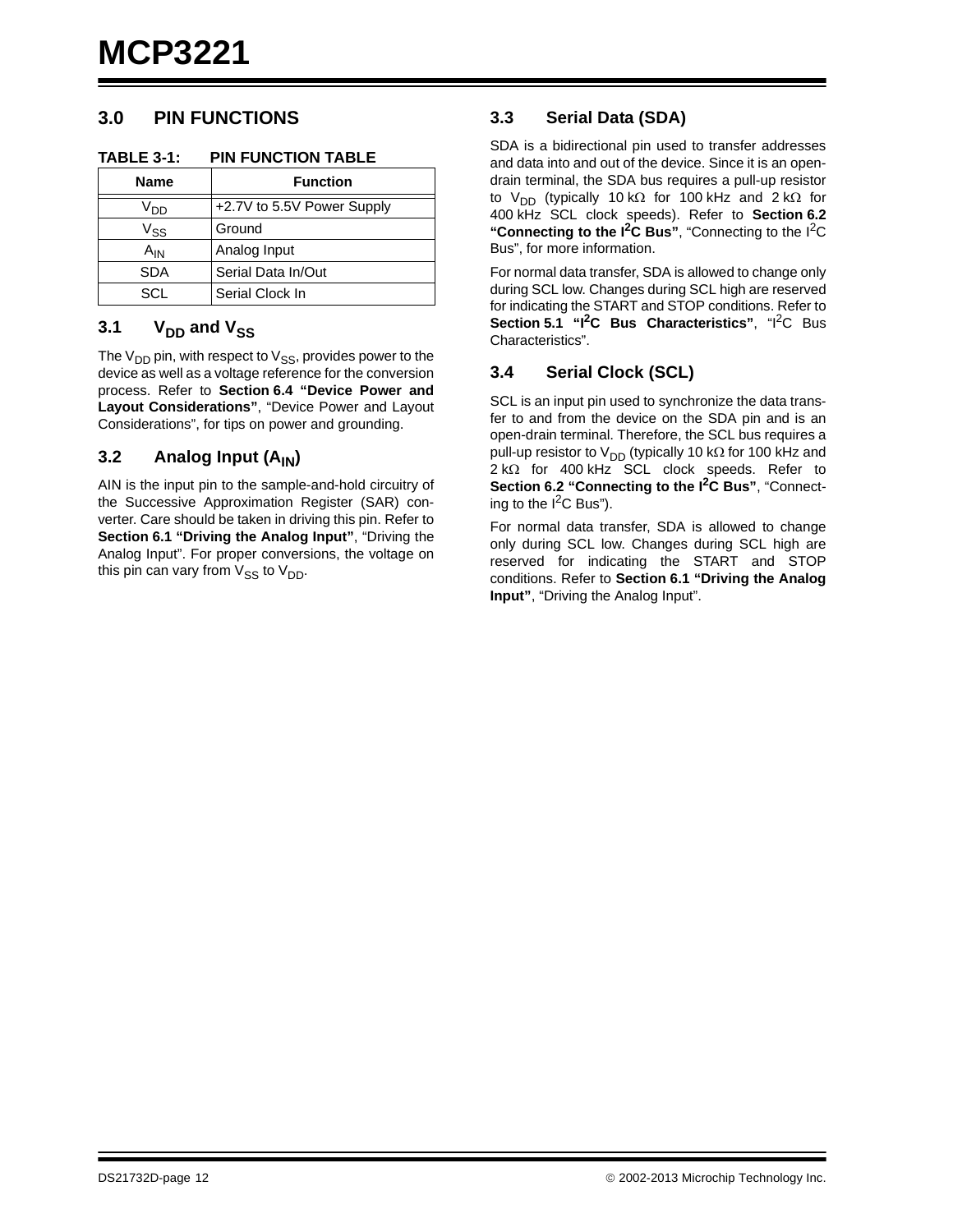## **4.0 DEVICE OPERATION**

The MCP3221 employs a classic SAR architecture. This architecture uses an internal sample and hold capacitor to store the analog input while the conversion is taking place. At the end of the acquisition time, the input switch of the converter opens and the device uses the collected charge on the internal sample-and-hold capacitor to produce a serial 12-bit digital output code. The acquisition time and conversion is self-timed using an internal clock. After each conversion, the results are stored in a 12-bit register that can be read at any time.

Communication with the device is accomplished with a 2-wire,  $I^2C$  interface. Maximum sample rates of 22.3 ksps are possible with the MCP3221 in a continuous-conversion mode and an SCL clock rate of 400 kHz.

#### **4.1 Digital Output Code**

The digital output code produced by the MCP3221 is a function of the input signal and power supply voltage,  $V_{DD}$ . As the  $V_{DD}$  level is reduced, the LSB size is reduced accordingly. The theoretical LSB size is shown below.

#### **EQUATION**

*LSB SIZE VDD <sup>4096</sup> <sup>=</sup> ------------*  $V_{DD}$  = Supply voltage

The output code of the MCP3221 is transmitted serially with MSB first. The format of the code is straight binary.

## **4.2 Conversion Time (t<sub>CONV</sub>)**

The conversion time is the time required to obtain the digital result once the analog input is disconnected from the holding capacitor. With the MCP3221, the specified conversion time is typically 8.96 µs. This time is dependent on the internal oscillator and is independent of SCL.

## **4.3** Acquisition Time (t<sub>ACQ</sub>)

The acquisition time is the amount of time the sample cap array is acquiring charge.

The acquisition time is, typically, 1.12 µs. This time is dependent on the internal oscillator and independent of SCL.

#### **4.4 Sample Rate**

Sample rate is the inverse of the maximum amount of time that is required from the point of acquisition of the first conversion to the point of acquisition of the second conversion.

The sample rate can be measured either by single or continuous conversions. A single conversion includes a Start Bit, Address Byte, Two Data Bytes and a Stop bit. This sample rate is measured from one Start Bit to the next Start Bit.

For continuous conversions (requested by the Master by issuing an acknowledge after a conversion), the maximum sample rate is measured from conversion to conversion or a total of 18 clocks (two data bytes and two Acknowledge bits). Refer to **[Section 5.2 "Device](#page-15-0) [Addressing"](#page-15-0)**, "Device Addressing".



*FIGURE 4-1: Transfer Function.*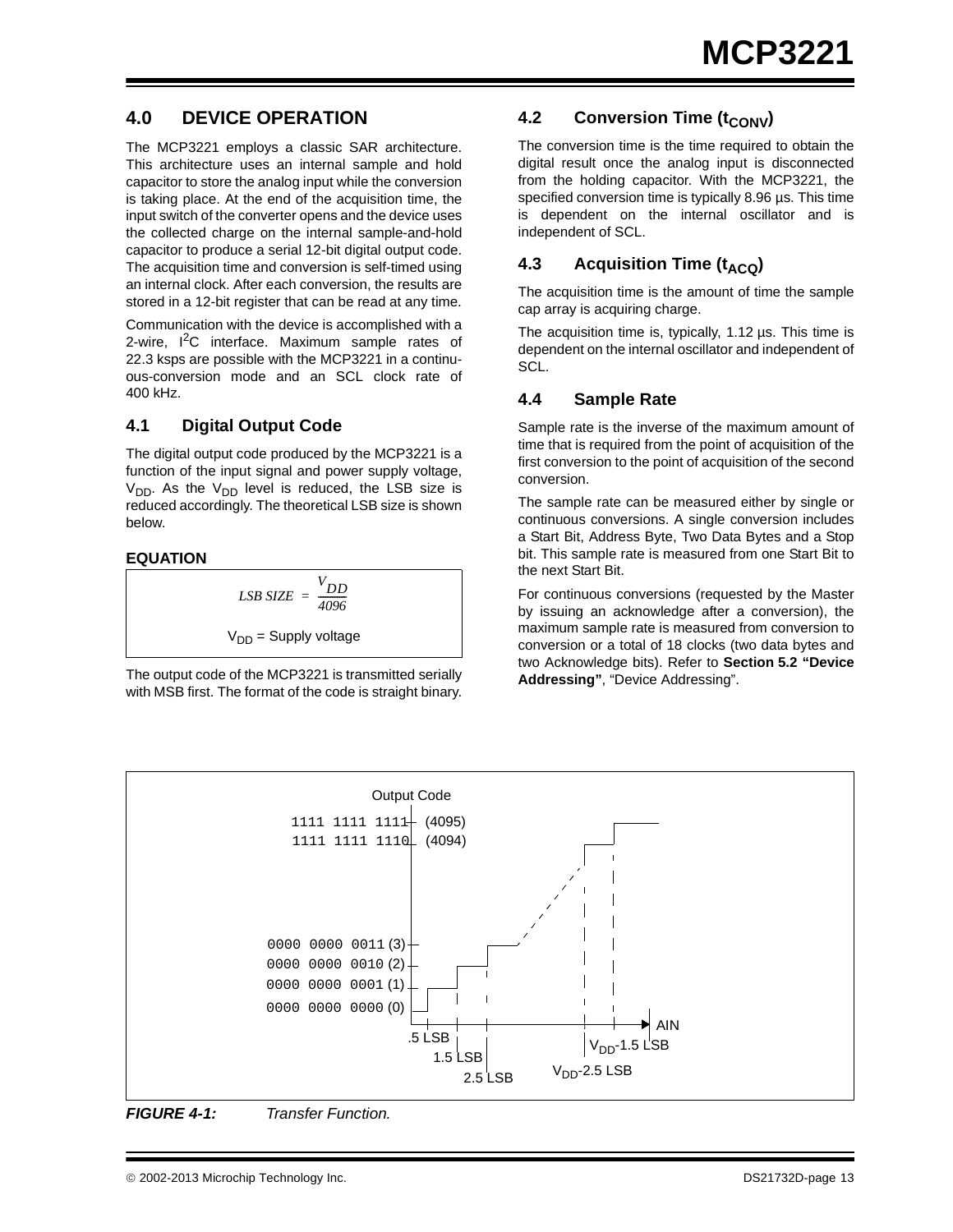#### **4.5 Differential Non-Linearity (DNL)**

In the ideal A/D converter transfer function, each code has a uniform width. That is, the difference in analog input voltage is constant from one code transition point to the next. Differential nonlinearity (DNL) specifies the deviation of any code in the transfer function from an ideal code width of 1 LSB. The DNL is determined by subtracting the locations of successive code transition points after compensating for any gain and offset errors. A positive DNL implies that a code is longer than the ideal code width, while a negative DNL implies that a code is shorter than the ideal width.

#### **4.6 Integral Non-Linearity (INL)**

Integral nonlinearity (INL) is a result of cumulative DNL errors and specifies how much the overall transfer function deviates from a linear response. The method of measurement used in the MCP3221 A/D converter to determine INL is the "end-point" method.

#### **4.7 Offset Error**

Offset error is defined as a deviation of the code transition points that are present across all output codes. This has the effect of shifting the entire A/D transfer function. The offset error is measured by finding the difference between the actual location of the first code transition and the desired location of the first transition. The ideal location of the first code transition is located at  $1/2$  LSB above  $V_{SS}$ .

#### **4.8 Gain Error**

The gain error determines the amount of deviation from the ideal slope of the A/D converter transfer function. Before the gain error is determined, the offset error is measured and subtracted from the conversion result. The gain error can then be determined by finding the location of the last code transition and comparing that location to the ideal location. The ideal location of the last code transition is 1.5 LSBs below full-scale or  $V_{DD}$ .

#### **4.9 Conversion Current (I<sub>DD</sub>)**

The average amount of current over the time required to perform a 12-bit conversion.

## **4.10 Active Bus Current (I<sub>DDA</sub>)**

The average amount of current over the time required to monitor the  $I^2C$  bus. Any current the device consumes while it is not being addressed is referred to as "Active Bus" current.

#### **4.11 Standby Current (I<sub>DDS</sub>)**

The average amount of current required while no conversion is occurring and while no data is being output (i.e., SCL and SDA lines are quiet).

## **4.12 I2C Standard Mode Timing**

I<sup>2</sup>C specification where the frequency of SCL is 100 kHz.

## **4.13 I2C Fast Mode Timing**

I<sup>2</sup>C specification where the frequency of SCL is 400 kHz.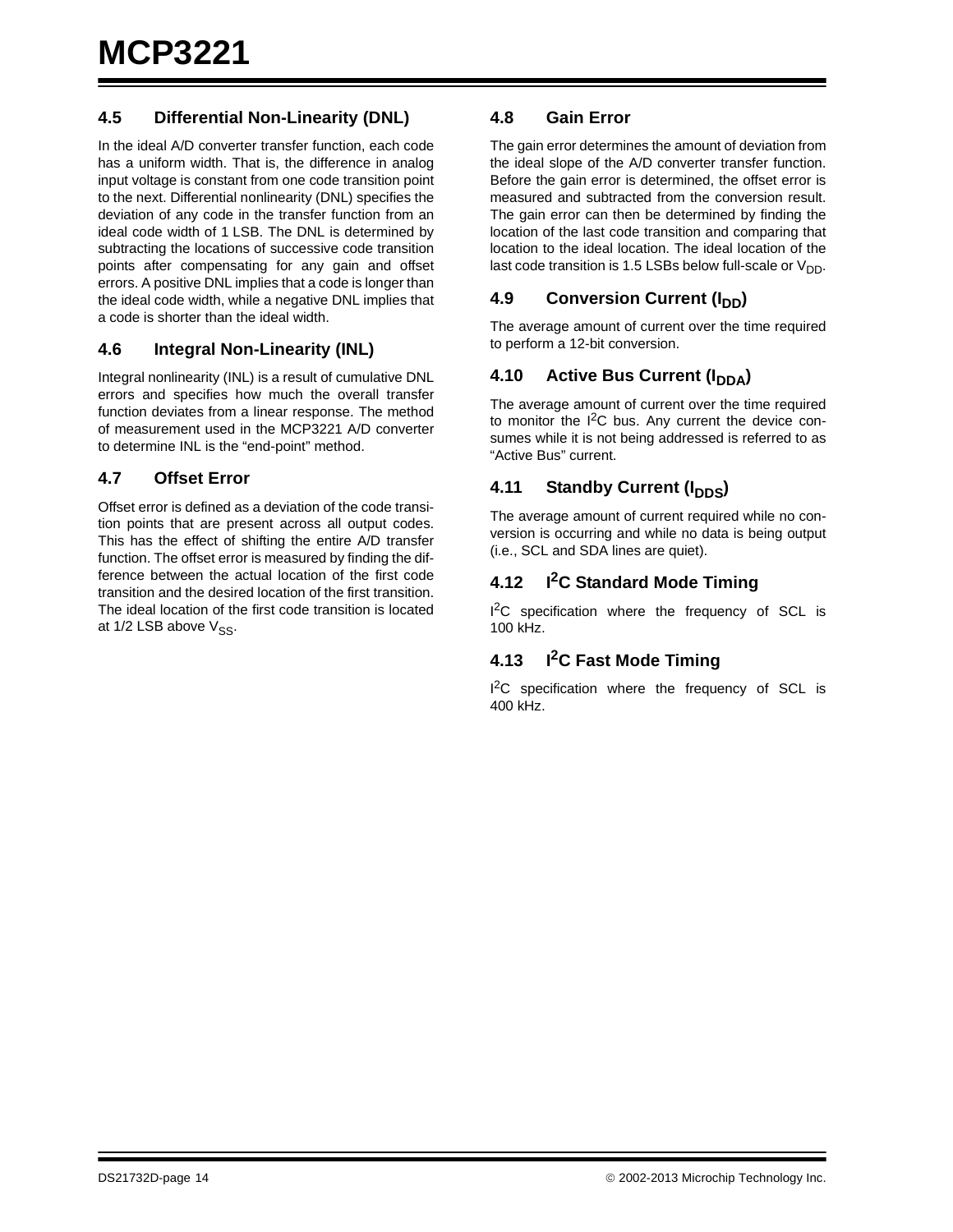## **5.0 SERIAL COMMUNICATIONS**

## <span id="page-14-0"></span>**5.1 I2C Bus Characteristics**

The following bus protocol has been defined:

- Data transfer may be initiated only when the bus is not busy.
- During data transfer, the data line must remain stable whenever the clock line is high. Changes in the data line while the clock line is high will be interpreted as a START or STOP condition.

Accordingly, the following bus conditions have been defined (refer to [Figure 5-1\)](#page-14-1).

#### 5.1.1 BUS NOT BUSY (A)

Both data and clock lines remain high.

#### 5.1.2 START DATA TRANSFER (B)

A high-to-low transition of the SDA line while the clock (SCL) is high determines a START condition. All commands must be preceded by a START condition.

#### 5.1.3 STOP DATA TRANSFER (C)

A low-to-high transition of the SDA line while the clock (SCL) is high determines a STOP condition. All operations must be ended with a STOP condition.

#### 5.1.4 DATA VALID (D)

The state of the data line represents valid data when, after a START condition, the data line is stable for the duration of the clock signal's high period.

The data on the line must be changed during the low period of the clock signal. There is one clock pulse per bit of data.

Each data transfer is initiated with a START condition and terminated with a STOP condition. The number of data bytes transferred between the START and STOP conditions is determined by the master device and is unlimited.

#### 5.1.5 ACKNOWLEDGE

Each receiving device, when addressed, is obliged to generate an acknowledge bit after the reception of each byte. The master device must generate an extra clock pulse which is associated with this acknowledge bit.

The device that acknowledges has to pull down the SDA line during the acknowledge clock pulse in such a way that the SDA line is stable-low during the high period of the acknowledge-related clock pulse. Setup and hold times must be taken into account. During reads, a master device must signal an end of data to the slave by not generating an acknowledge bit on the last byte that has been clocked out of the slave (NAK). In this case, the slave (MCP3221) will release the bus to allow the master device to generate the STOP condition.

The MCP3221 supports a bidirectional, 2-wire bus and data transmission protocol. The device that sends data onto the bus is the transmitter and the device receiving data is the receiver. The bus has to be controlled by a master device which generates the serial clock (SCL), controls the bus access and generates the START and STOP conditions, while the MCP3221 works as a slave device. Both master and slave devices can operate as either transmitter or receiver, but the master device determines which mode is activated.



<span id="page-14-1"></span>*FIGURE 5-1: Data Transfer Sequence on the Serial Bus.*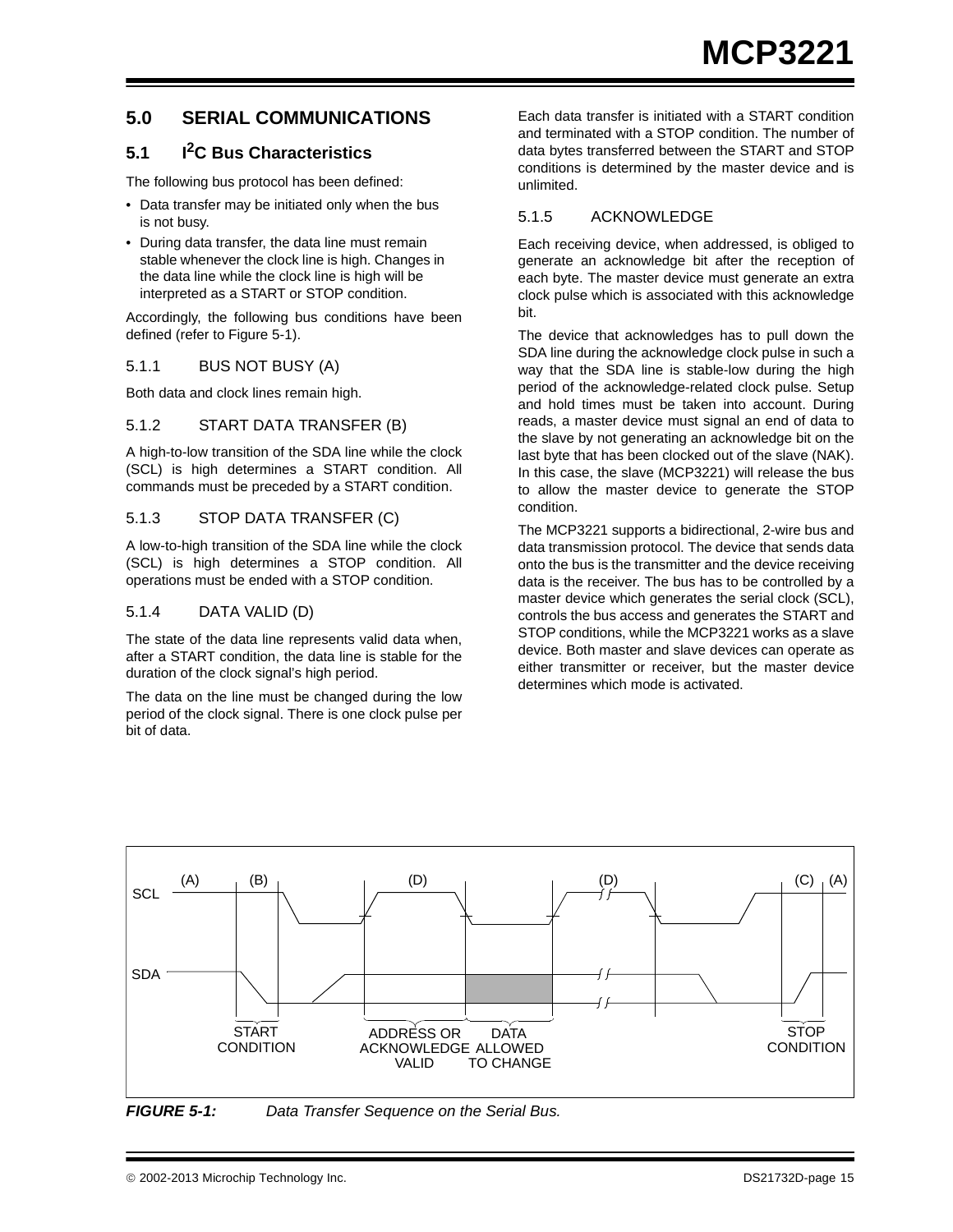#### <span id="page-15-0"></span>**5.2 Device Addressing**

The address byte is the first byte received following the START condition from the master device. The first part of the control byte consists of a 4-bit device code, which is set to 1001 for the MCP3221. The device code is followed by three address bits: A2, A1 and A0. The default address bits are 101. Contact the Microchip factory for additional address bit options. The address bits allow up to eight MCP3221 devices on the same bus and are used to determine which device is accessed.

The eighth bit of the slave address determines if the master device wants to read conversion data or write to the MCP3221. When set to a '1', a read operation is selected. When set to a '0', a write operation is selected. There are no writable registers on the MCP3221. Therefore, this bit must be set to a '1' in order to initiate a conversion.

The MCP3221 is a slave device that is compatible with the  $I^2C$  2-wire serial interface protocol. A hardware connection diagram is shown in [Figure 6-2](#page-17-2). Communication is initiated by the microcontroller (master device), which sends a START bit followed by the address byte.

On completion of the conversion(s) performed by the MCP3221, the microcontroller must send a STOP bit to end communication.

The last bit in the device address byte is the  $R/\overline{W}$  bit. When this bit is a logic '1', a conversion will be executed. Setting this bit to logic '0' will also result in an "acknowledge" (ACK) from the MCP3221, with the device then releasing the bus. This can be used for device polling. Refer to **[Section 6.3 "Device Polling"](#page-18-1)**, "Device Polling", for more information.



*FIGURE 5-2: Device Addressing.*

#### **5.3 Executing a Conversion**

This section will describe the details of communicating with the MCP3221 device. Initiating the sample-andhold acquisition, reading the conversion data and executing multiple conversions will be discussed.

#### 5.3.1 INITIATING THE SAMPLE AND HOLD

The acquisition and conversion of the input signal begins with the falling edge of the  $R/\overline{W}$  bit of the address byte. At this point, the internal clock initiates the sample, hold and conversion cycle, all of which are internal to the ADC.



*Address Byte.*

<span id="page-15-1"></span>*FIGURE 5-3: Initiating the Conversion,* 



*FIGURE 5-4: Initiating the Conversion, Continuous Conversions.*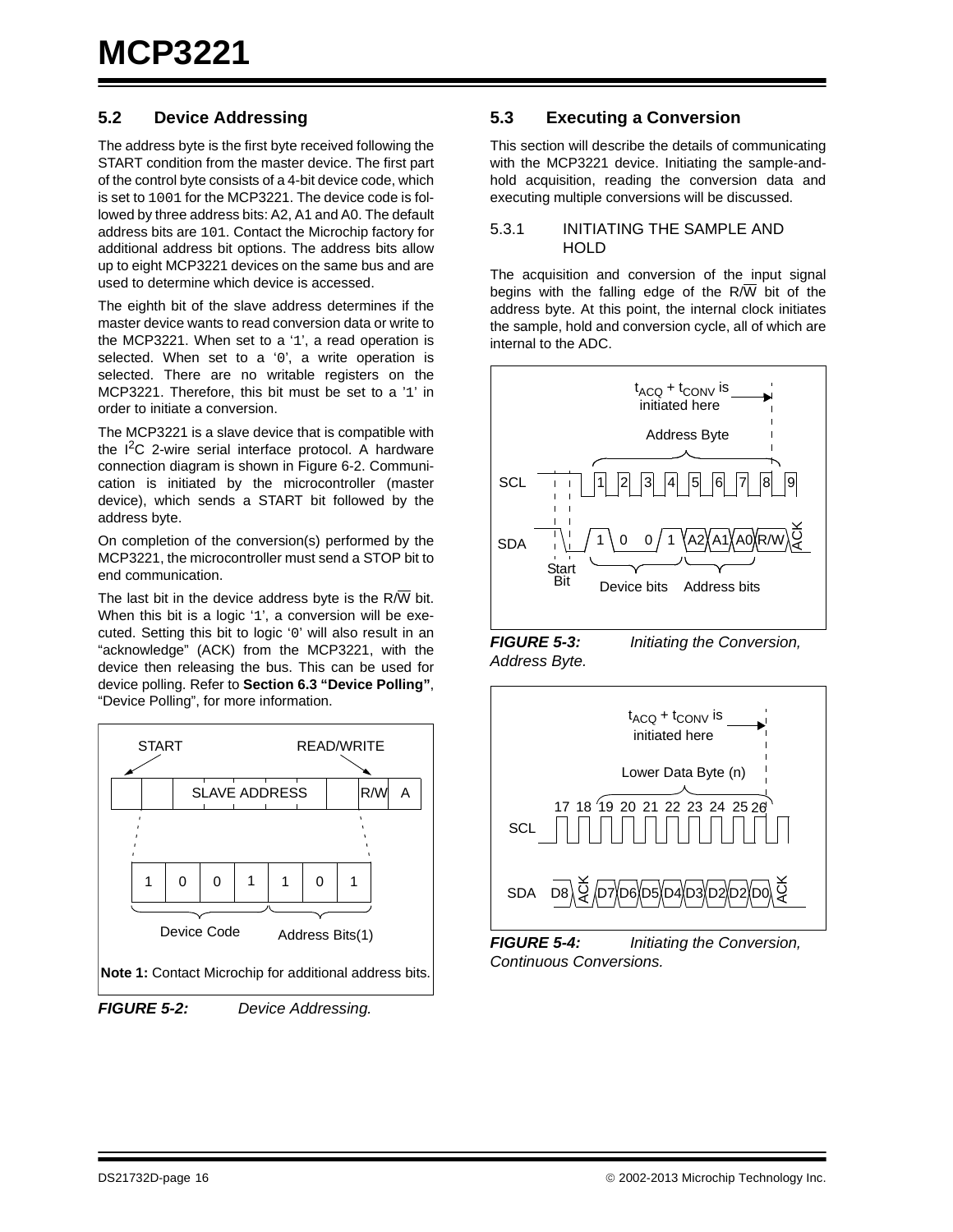The input signal will initially be sampled with the first falling edge of the clock following the transmission of a logic-high  $R/\overline{W}$  bit. Additionally, with the rising edge of the SCL, the ADC will transmit an acknowledge bit  $(ACK = 0)$ . The master must release the data bus during this clock pulse to allow the MCP3221 to pull the line low (refer to [Figure 5-3](#page-15-1)).

For consecutive samples, sampling begins on the falling edge of the LSB of the conversion result, which is two bytes long. Refer to [Figure 5-6](#page-16-0) a for timing diagram.

## 5.3.2 READING THE CONVERSION DATA

Once the MCP3221 acknowledges the address byte, the device will transmit four '0' bits followed by the upper four data bits of the conversion. The master device will then acknowledge this byte with an  $ACK = Low$ . With the following 8 clock pulses, the MCP3221 will transmit the lower eight data bits from the conversion. The master then sends an  $ACK = high$ , indicating to the MCP3221 that no more data is requested. The master can then send a stop bit to end the transmission.



#### <span id="page-16-1"></span>*FIGURE 5-5: Executing a Conversion.*

#### 5.3.3 CONSECUTIVE CONVERSIONS

For consecutive samples, sampling begins on the falling edge of the LSB of the conversion result. See [Figure 5-6](#page-16-0) for timing.





<span id="page-16-0"></span>*FIGURE 5-6: Continuous Conversion.*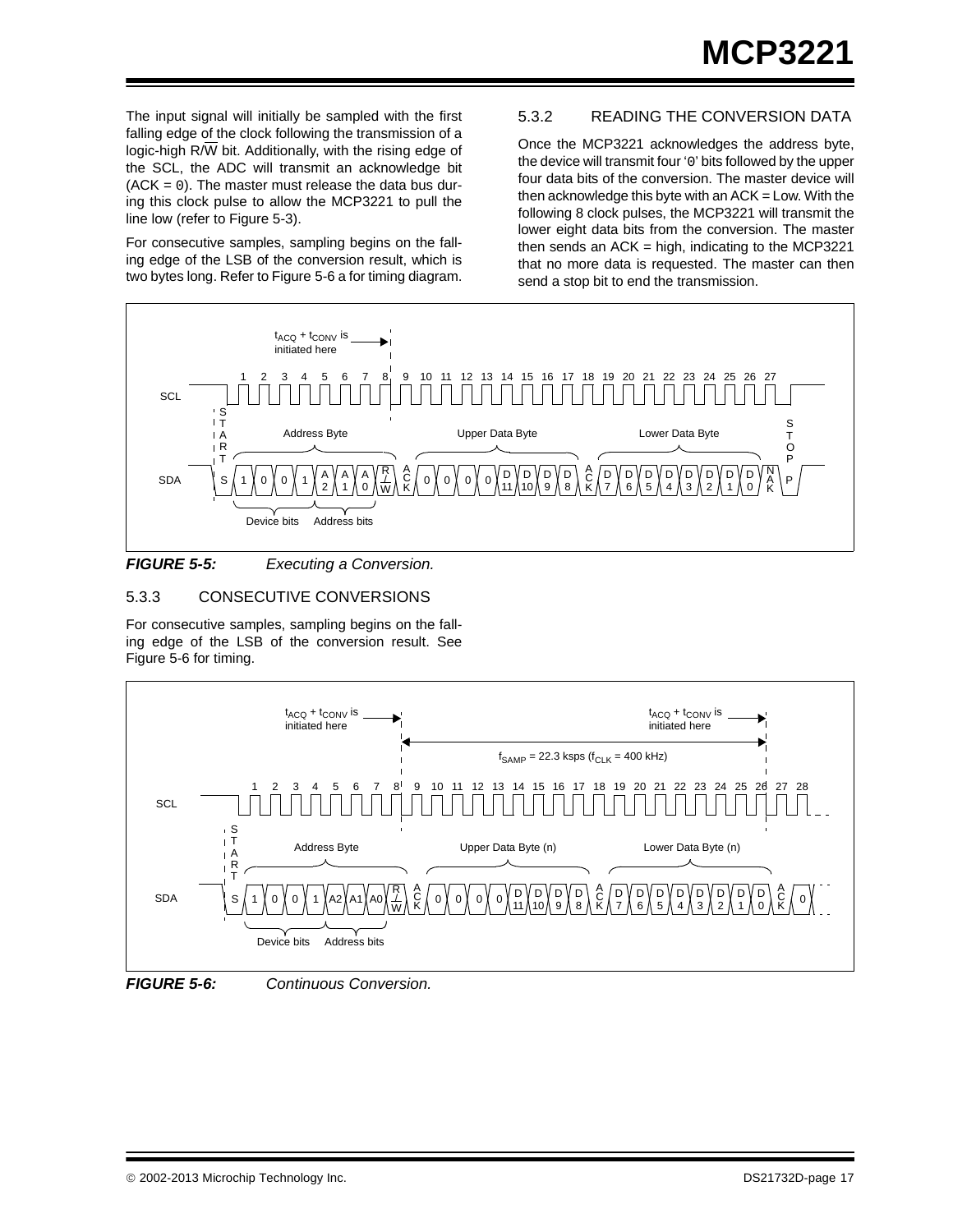## **6.0 APPLICATIONS INFORMATION**

#### <span id="page-17-0"></span>**6.1 Driving the Analog Input**

The MCP3221 has a single-ended analog input (AIN). For proper conversion results, the voltage at the AIN pin must be kept between  $V_{SS}$  and  $V_{DD}$ . If the converter has no offset error, gain error, INL or DNL errors, and the voltage level of AIN is equal to or less than  $V_{SS}$  + 1/2 LSB, the resultant code will be 000h. Additionally, if the voltage at AIN is equal to or greater than  $V_{DD}$  - 1.5 LSB, the output code will be FFFh.

The analog input model is shown in [Figure 6-1](#page-17-3). In this diagram, the source impedance  $(R_{SS})$  adds to the internal sampling switch  $(R<sub>S</sub>)$  impedance, directly affecting the time required to charge the capacitor  $(C_{SAMPLE})$ . Consequently, a larger source impedance increases the offset error, gain error and integral linearity errors of the conversion. Ideally, the impedance of the signal source should be near zero. This is achievable with an operational amplifier, such as the MCP6022, which has a closed-loop output impedance of tens of ohms.



<span id="page-17-3"></span>*FIGURE 6-1:* Analog Input Model, A<sub>IN</sub>.

## <span id="page-17-1"></span>**6.2 Connecting to the I2C Bus**

The  $I^2C$  bus is an open-collector bus, requiring pull-up resistors connected to the SDA and SCL lines. This configuration is shown in [Figure 6-2.](#page-17-2)

<span id="page-17-2"></span>

The number of devices connected to the bus is limited only by the maximum bus capacitance of 400 pF. A possible configuration using multiple devices is shown in [Figure 6-3](#page-17-4).



<span id="page-17-4"></span>**FIGURE 6-3:** *Multiple Devices on <sup><i>P*</sup>C™ *Bus.*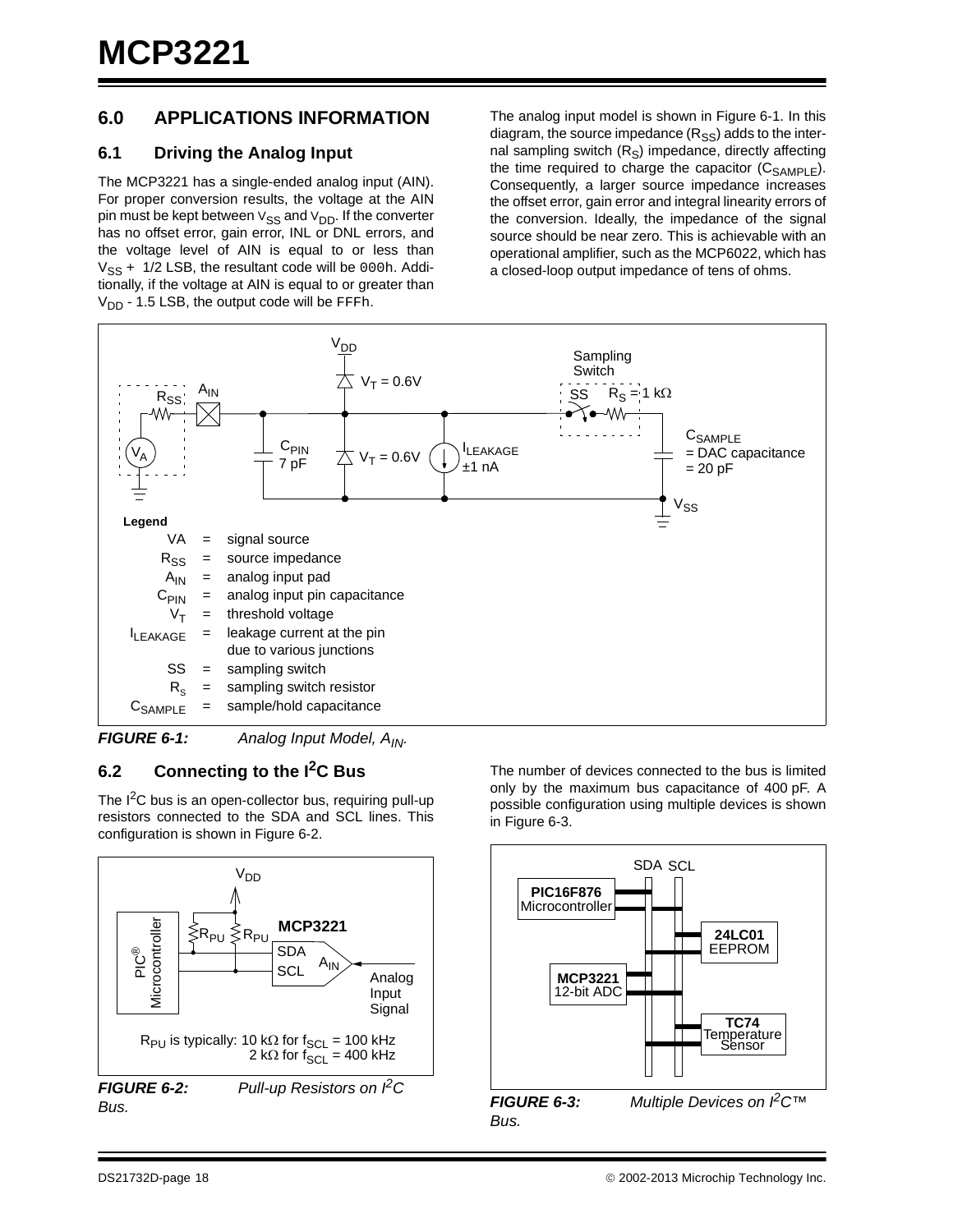## <span id="page-18-1"></span>**6.3 Device Polling**

In some instances, it may be necessary to test for MCP3221 presence on the I<sup>2</sup>C bus without performing a conversion. This operation is described in [Figure 6-4](#page-18-2). Here we are setting the  $R/\overline{W}$  bit in the address byte to a zero. The MCP3221 will then acknowledge by pulling SDA low during the ACK clock and then release the bus back to the I<sup>2</sup>C master. A stop or repeated start bit can then be issued from the master and  $I^2C$ communication can continue.



<span id="page-18-2"></span>*FIGURE 6-4: Device Polling.*

#### <span id="page-18-0"></span>**6.4 Device Power and Layout Considerations**

#### 6.4.1 POWERING THE MCP3221

 $V_{DD}$  supplies the power to the device as well as the reference voltage. A bypass capacitor value of 0.1 µF is recommended. Adding a 10 µF capacitor in parallel is recommended to attenuate higher frequency noise present in some systems.





## 6.4.2 LAYOUT CONSIDERATIONS

When laying out a printed circuit board for use with analog components, care should be taken to reduce noise wherever possible. A bypass capacitor from  $V_{DD}$ to ground should always be used with this device and should be placed as close as possible to the device pin. A bypass capacitor value of 0.1 µF is recommended.

Digital and analog traces should be separated as much as possible on the board, with no traces running underneath the device or the bypass capacitor. Extra precautions should be taken to keep traces with highfrequency signals (such as clock lines) as far as possible from analog traces.

Use of an analog ground plane is recommended in order to keep the ground potential the same for all devices on the board. Providing  $V_{DD}$  connections to devices in a "star" configuration can also reduce noise by eliminating current return paths and associated errors ([Figure 6-6\)](#page-18-3). For more information on layout tips when using the MCP3221 or other ADC devices, refer to AN688, *"Layout Tips for 12-Bit A/D Converter Applications"*.



<span id="page-18-3"></span>*FIGURE 6-6: V<sub>DD</sub> traces arranged in a 'Star' configuration in order to reduce errors caused by current return paths.*

#### 6.4.3 USING A REFERENCE FOR **SUPPLY**

The MCP3221 uses  $V_{DD}$  as both power and a reference. In some applications, it may be necessary to use a stable reference to achieve the required accuracy. [Figure 6-7](#page-18-4) shows an example using the MCP1541 as a 4.096V, 2% reference.



<span id="page-18-4"></span>*FIGURE 6-7: Stable Power and Reference Configuration.*

#### 2002-2013 Microchip Technology Inc. DS21732D-page 19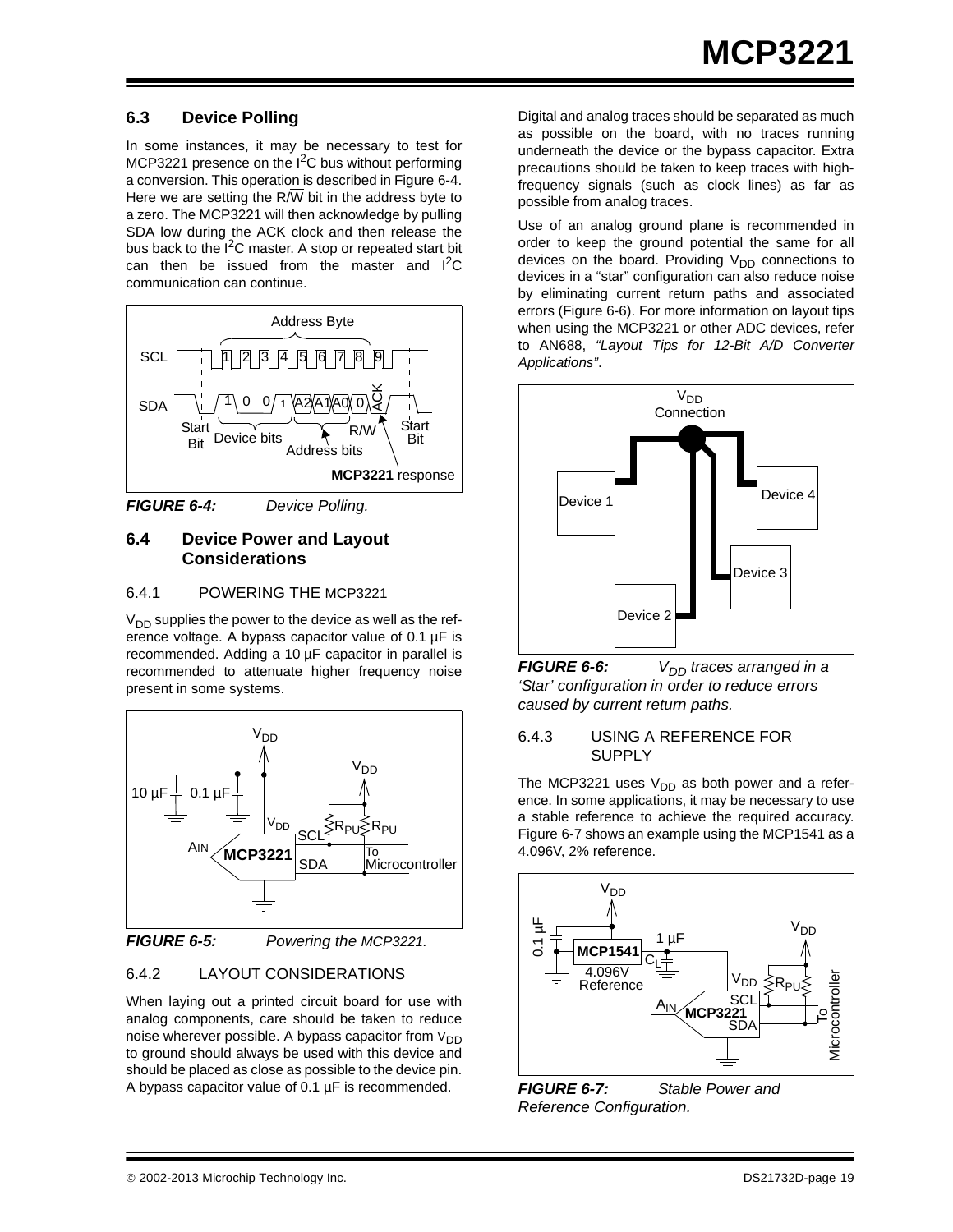## **7.0 PACKAGING INFORMATION**

#### **7.1 Package Marking Information**

## **5-Pin SOT-23A (EIAJ SC-74) Device**



| <b>Part Number</b> | <b>Address Option</b> | <b>SOT-23</b> |
|--------------------|-----------------------|---------------|
| MCP3221A0T-I/OT    | 000                   | EF            |
| MCP3221A1T-I/OT    | 001                   | <b>EH</b>     |
| MCP3221A2T-I/OT    | 010                   | <b>FB</b>     |
| MCP3221A3T-I/OT    | 011                   | EC            |
| MCP3221A4T-I/OT    | 100                   | <b>ED</b>     |
| MCP3221A5T-I/OT    | 101                   | S1            |
| MCP3221A6T-I/OT    | 110                   | EF            |
| MCP3221A7T-I/OT    | 111                   | EG            |

| MCP3221A0T-E/OT | 000 | <b>GE</b> |
|-----------------|-----|-----------|
| MCP3221A1T-E/OT | 001 | GH        |
| MCP3221A2T-E/OT | 010 | <b>GB</b> |
| MCP3221A3T-E/OT | 011 | GC        |
| MCP3221A4T-E/OT | 100 | GD        |
| MCP3221A5T-E/OT | 101 | GA        |
| MCP3221A6T-E/OT | 110 | GF        |
| MCP3221A7T-E/OT | 111 | GG        |

\* Default option. Contact Microchip Factory for other address options.

|       | YY<br><b>WW</b><br><b>NNN</b><br>$(\mathsf{e}3)$<br>$\star$ | <b>Legend:</b> XXX Customer-specific information<br>Year code (last digit of calendar year)<br>Year code (last 2 digits of calendar year)<br>Week code (week of January 1 is week '01')<br>Alphanumeric traceability code<br>Pb-free JEDEC designator for Matte Tin (Sn)<br>This package is Pb-free. The Pb-free JEDEC designator $(q_3)$<br>can be found on the outer packaging for this package. |
|-------|-------------------------------------------------------------|----------------------------------------------------------------------------------------------------------------------------------------------------------------------------------------------------------------------------------------------------------------------------------------------------------------------------------------------------------------------------------------------------|
| Note: |                                                             | In the event the full Microchip part number cannot be marked on one line, it will<br>be carried over to the next line, thus limiting the number of available<br>characters for customer-specific information.                                                                                                                                                                                      |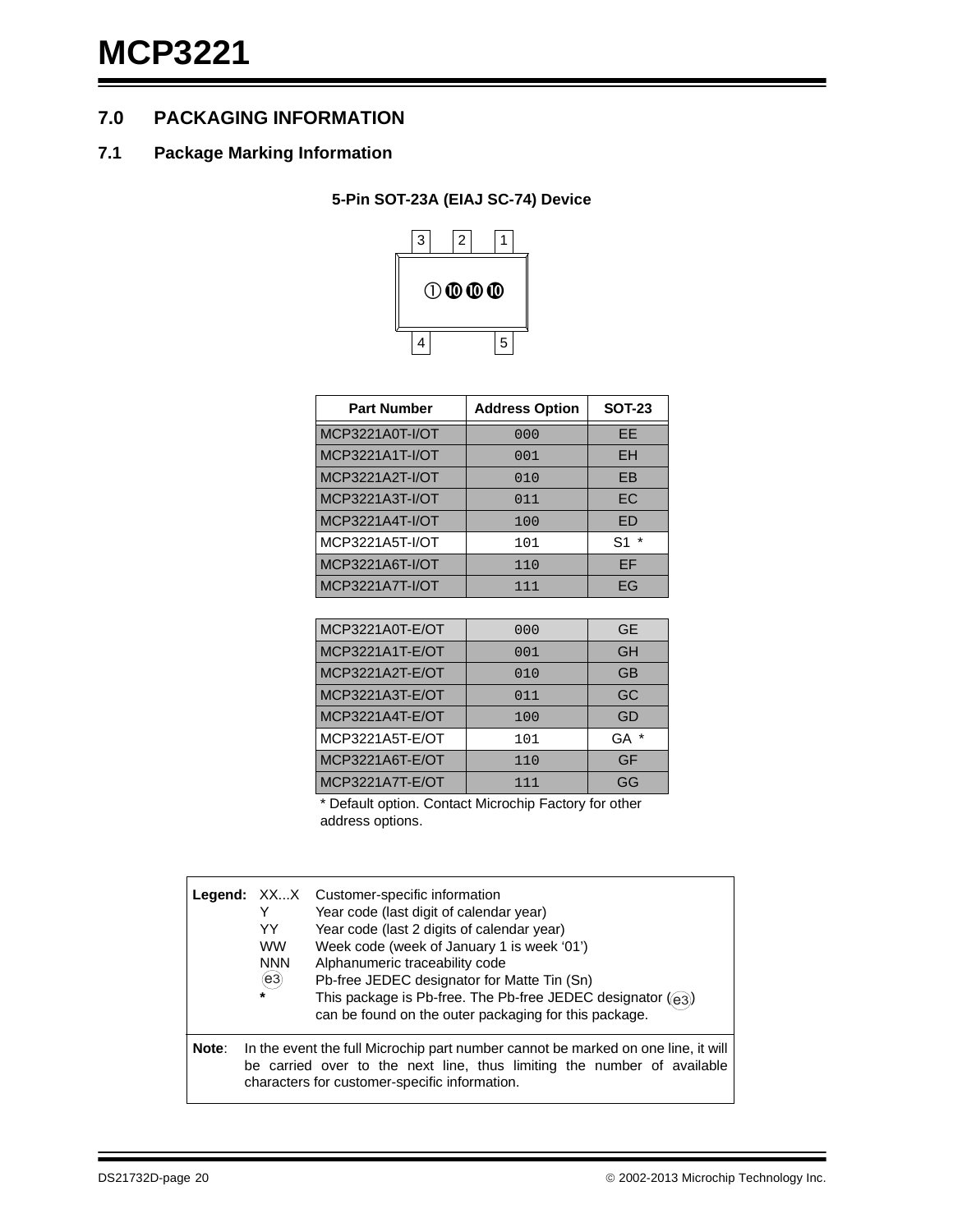#### **5-Lead Plastic Small Outline Transistor (OT) (SOT23)**

**Note:** For the most current package drawings, please see the Microchip Packaging Specification located at http://www.microchip.com/packaging









|                            | Units          | INCHES*    |            |            | <b>MILLIMETERS</b> |            |            |
|----------------------------|----------------|------------|------------|------------|--------------------|------------|------------|
| <b>Dimension Limits</b>    |                | <b>MIN</b> | <b>NOM</b> | <b>MAX</b> | <b>MIN</b>         | <b>NOM</b> | <b>MAX</b> |
| Number of Pins             | n              |            | 5          |            |                    | 5          |            |
| Pitch                      | p              |            | .038       |            |                    | 0.95       |            |
| Outside lead pitch (basic) | p1             |            | .075       |            |                    | 1.90       |            |
| Overall Height             | A              | .035       | .046       | .057       | 0.90               | 1.18       | 1.45       |
| Molded Package Thickness   | A <sub>2</sub> | .035       | .043       | .051       | 0.90               | 1.10       | 1.30       |
| Standoff                   | A <sub>1</sub> | .000       | .003       | .006       | 0.00               | 0.08       | 0.15       |
| Overall Width              | E              | .102       | .110       | .118       | 2.60               | 2.80       | 3.00       |
| Molded Package Width       | E1             | .059       | .064       | .069       | 1.50               | 1.63       | 1.75       |
| Overall Length             | D              | .110       | .116       | .122       | 2.80               | 2.95       | 3.10       |
| Foot Length                |                | .014       | .018       | .022       | 0.35               | 0.45       | 0.55       |
| Foot Angle                 |                | 0          | 5          | 10         | $\Omega$           | 5          | 10         |
| <b>Lead Thickness</b>      | c              | .004       | .006       | .008       | 0.09               | 0.15       | 0.20       |
| Lead Width                 | B              | .014       | .017       | .020       | 0.35               | 0.43       | 0.50       |
| Mold Draft Angle Top       | a              | 0          | 5          | 10         | $\Omega$           | 5          | 10         |
| Mold Draft Angle Bottom    | b              | 0          | 5          | 10         | 0                  | 5          | 10         |

**\*** Controlling Parameter

**Notes:**

Dimensions D and E1 do not include mold flash or protrusions. Mold flash or protrusions shall not exceed .005" (0.127mm) per side. EIAJ Equivalent: SC-74A

Drawing No. C04-091

Revised 09-12-05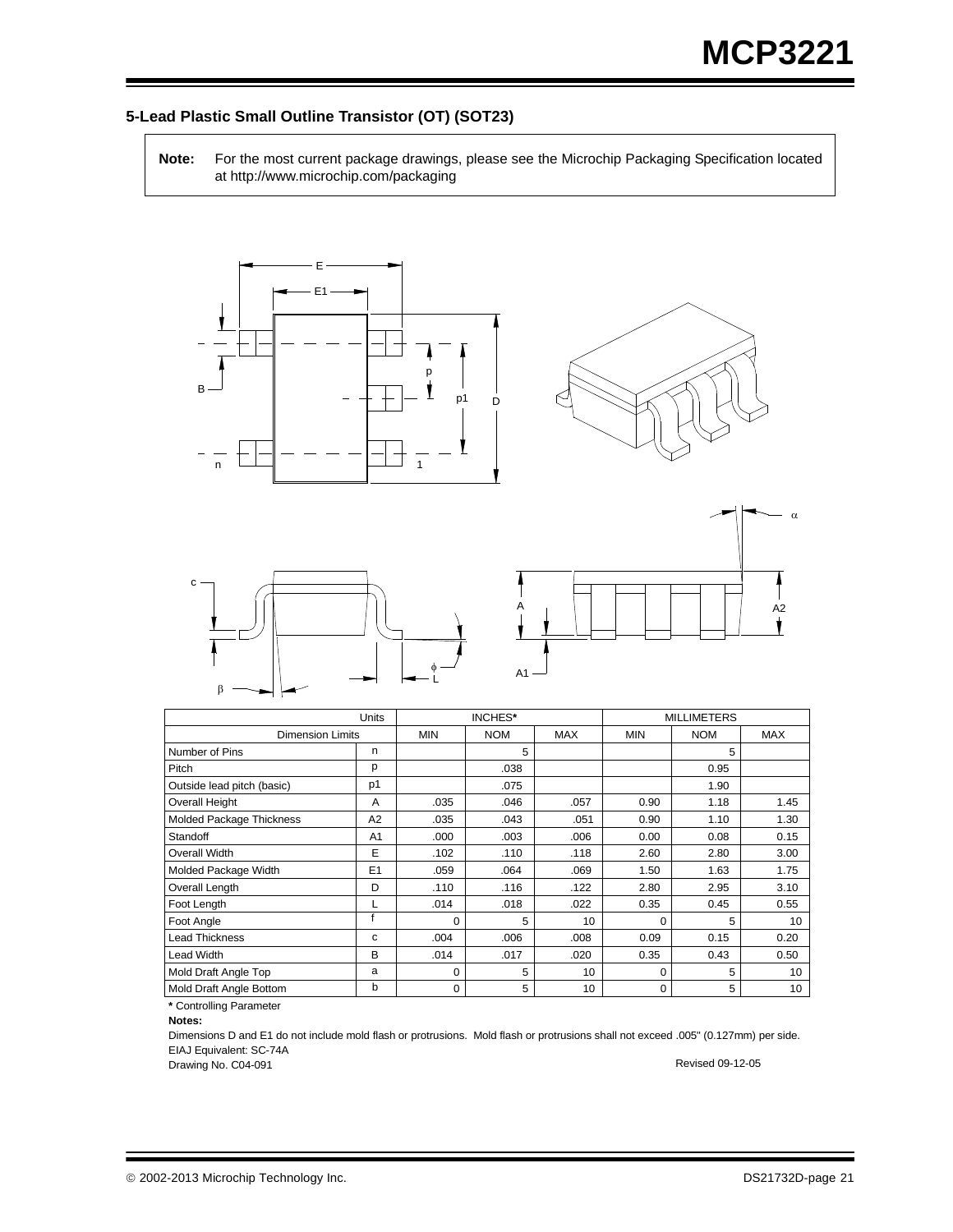**NOTES:**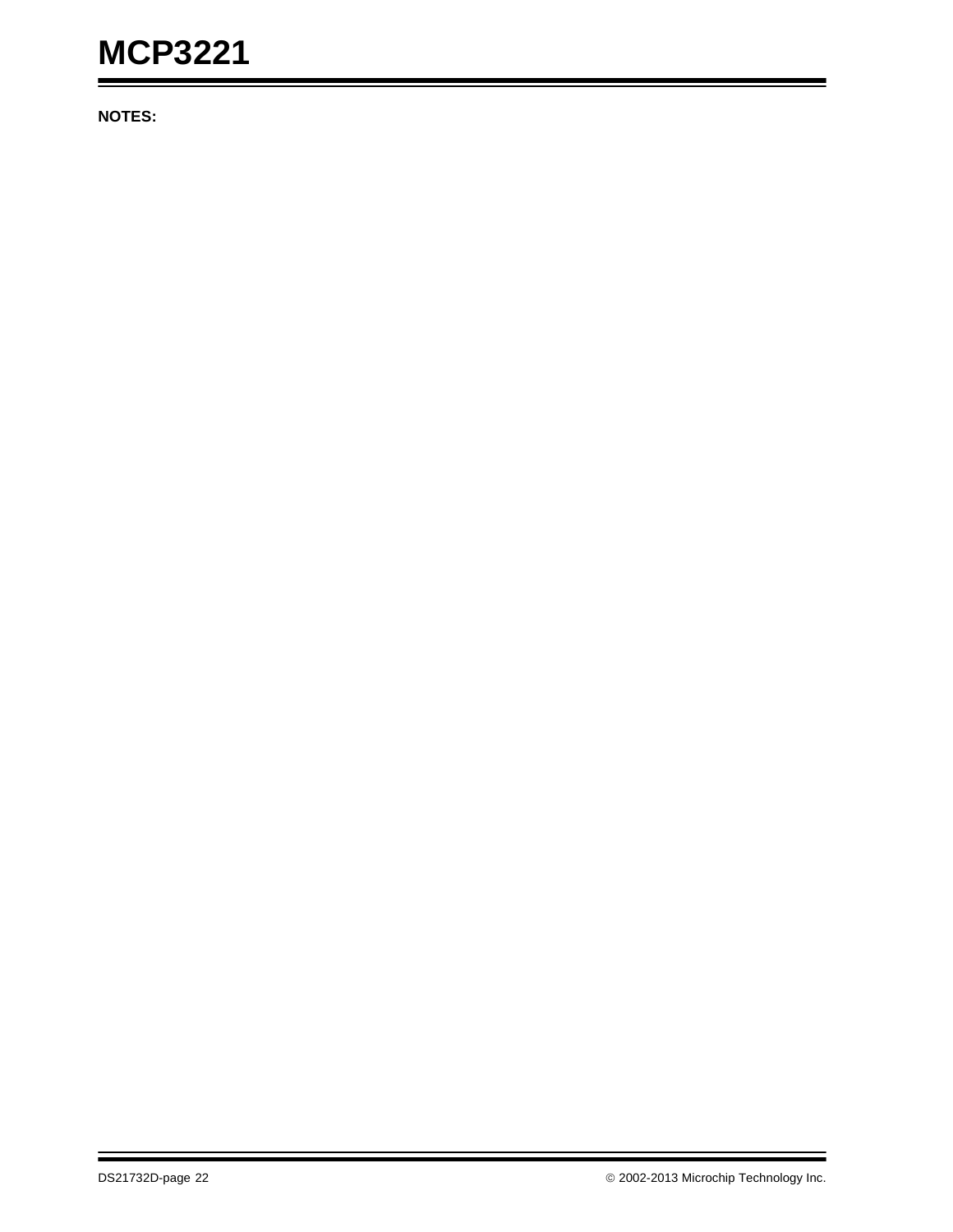## **APPENDIX A: REVISION HISTORY**

#### **Revision D (January 2013)**

• Added a note to each package outline drawing.

#### **Revision C (July 2006)**

• Section 5.2 Device Address: Changed 4-bit device code to "1001". Changed three address bits to "101".

#### **Revision B (May 2003)**

• Numerous changes throughout document.

#### **Revision A (November 2005)**

• Original Release of this Document.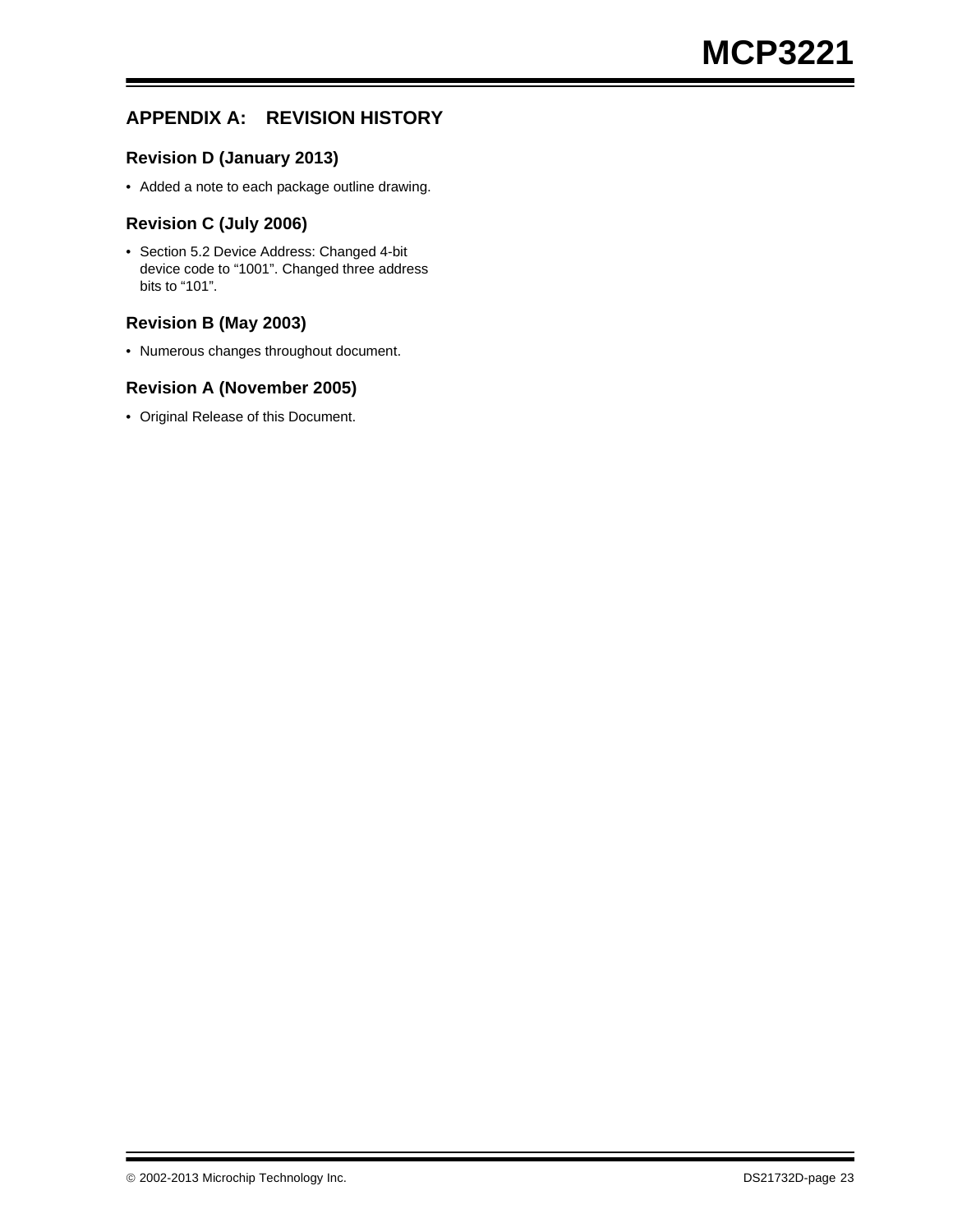**NOTES:**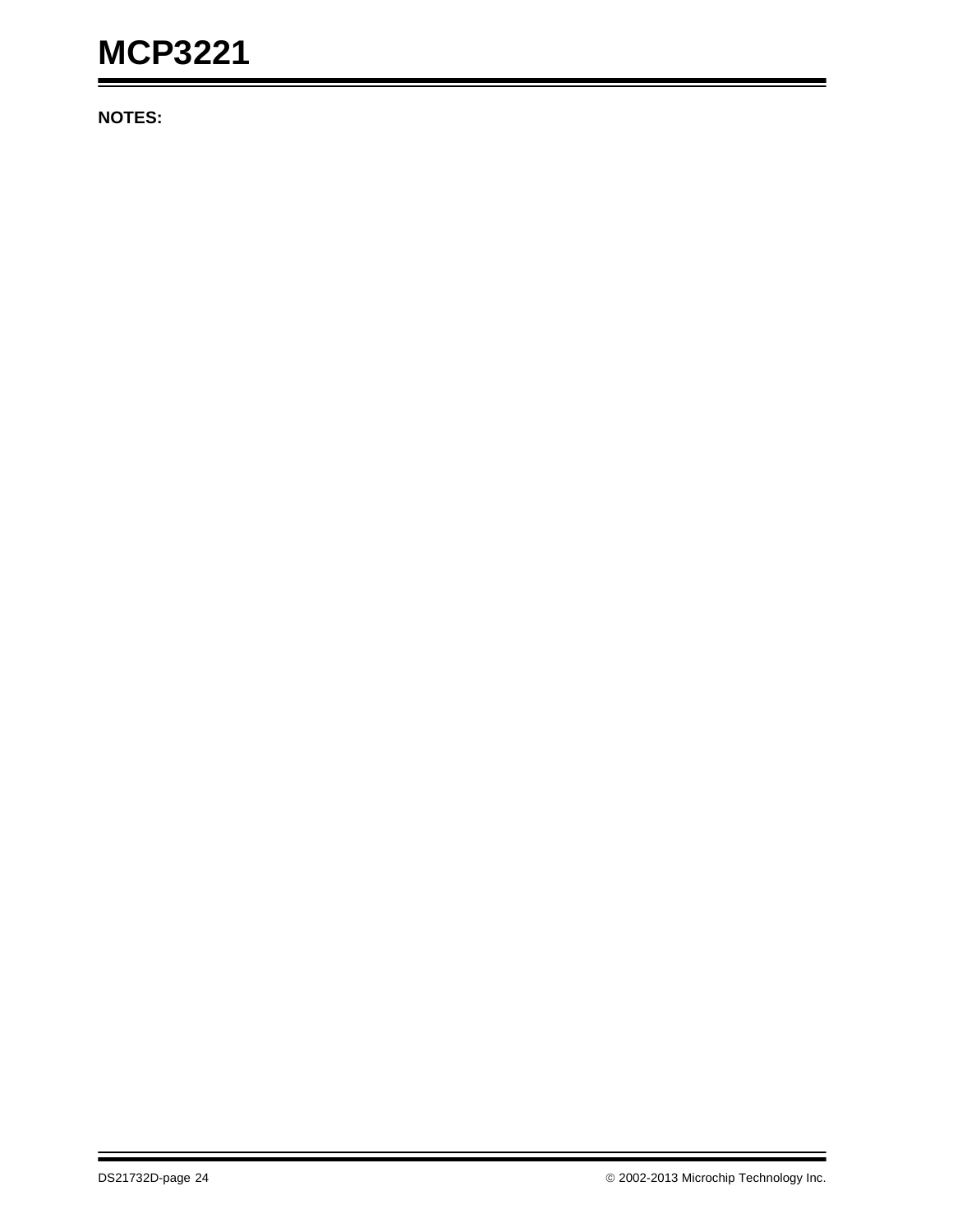## **PRODUCT IDENTIFICATION SYSTEM**

To order or obtain information, e.g., on pricing or delivery, refer to the factory or the listed sales office.

| PART NO.<br><u>XX</u>           | <u>х</u><br>/XX                                                                                      | <b>Examples:</b>                                                   |
|---------------------------------|------------------------------------------------------------------------------------------------------|--------------------------------------------------------------------|
| <b>Device</b><br><b>Address</b> | <b>Temperature</b><br>Package                                                                        | MCP3221A0T-I/OT:<br>a)<br>Industrial, A0 Address,<br>Tape and Reel |
| <b>Options</b>                  | Range                                                                                                | b)<br>MCP3221A1T-I/OT:<br>Industrial, A1 Address,<br>Tape and Reel |
| Device:                         | MCP3221T: 12-Bit 2-Wire Serial A/D Converter<br>(Tape and Reel)                                      | MCP3221A2T-I/OT:<br>Industrial, A2 Address,<br>c)<br>Tape and Reel |
|                                 |                                                                                                      | d)<br>MCP3221A3T-I/OT:<br>Industrial, A3 Address,<br>Tape and Reel |
| Temperature Range:              | -40 $^{\circ}$ C to +85 $^{\circ}$ C<br>$E = -40^{\circ}$ C to +125°C                                | Industrial, A4 Address,<br>e)<br>MCP3221A4T-I/OT:<br>Tape and Reel |
| Address Options:                | XX<br>A <sub>0</sub><br>A2<br>A <sub>1</sub>                                                         | f<br>MCP3221A5T-I/OT:<br>Industrial, A5 Address,<br>Tape and Reel  |
|                                 | A <sub>0</sub><br>$\Omega$<br>$\Omega$<br>$\Omega$<br>$=$<br>A1<br>0<br>$\mathbf{1}$<br>0<br>$=$     | MCP3221A6T-I/OT:<br>Industrial, A6 Address,<br>g)<br>Tape and Reel |
|                                 | A2<br>$\Omega$<br>$\mathbf{1}$<br>$\Omega$<br>$=$                                                    | h)<br>MCP3221A7T-I/OT:<br>Industrial, A7 Address,<br>Tape and Reel |
|                                 | A <sub>3</sub><br>$\mathbf{1}$<br>1<br>0<br>$=$<br>A4<br>$\Omega$<br>$\Omega$<br>$\mathbf{1}$<br>$=$ | MCP3221A0T-E/OT:<br>Extended, A0 Address,<br>a)<br>Tape and Reel   |
|                                 | A5 *<br>$\Omega$<br>1<br>1<br>$=$<br>A <sub>6</sub><br>$\Omega$<br>1<br>1<br>$=$                     | MCP3221A1T-E/OT:<br>Extended, A1 Address,<br>b)<br>Tape and Reel   |
|                                 | A7<br>1<br>1<br>1<br>$=$<br>* Default option. Contact Microchip factory for other                    | MCP3221A2T-E/OT: Extended, A2 Address,<br>c)<br>Tape and Reel      |
|                                 | address options                                                                                      | d)<br>MCP3221A3T-E/OT: Extended, A3 Address,<br>Tape and Reel      |
| Package:                        | OT = SOT-23, 5-lead (Tape and Reel)                                                                  | e)<br>MCP3221A4T-E/OT:<br>Extended, A4 Address,<br>Tape and Reel   |
|                                 |                                                                                                      | MCP3221A5T-E/OT:<br>f<br>Extended, A5 Address,<br>Tape and Reel    |
|                                 |                                                                                                      | MCP3221A6T-E/OT: Extended, A6 Address,<br>g)<br>Tape and Reel      |
|                                 |                                                                                                      | h)<br>MCP3221A7T-IE/OT: Extended, A7 Address,<br>Tape and Reel     |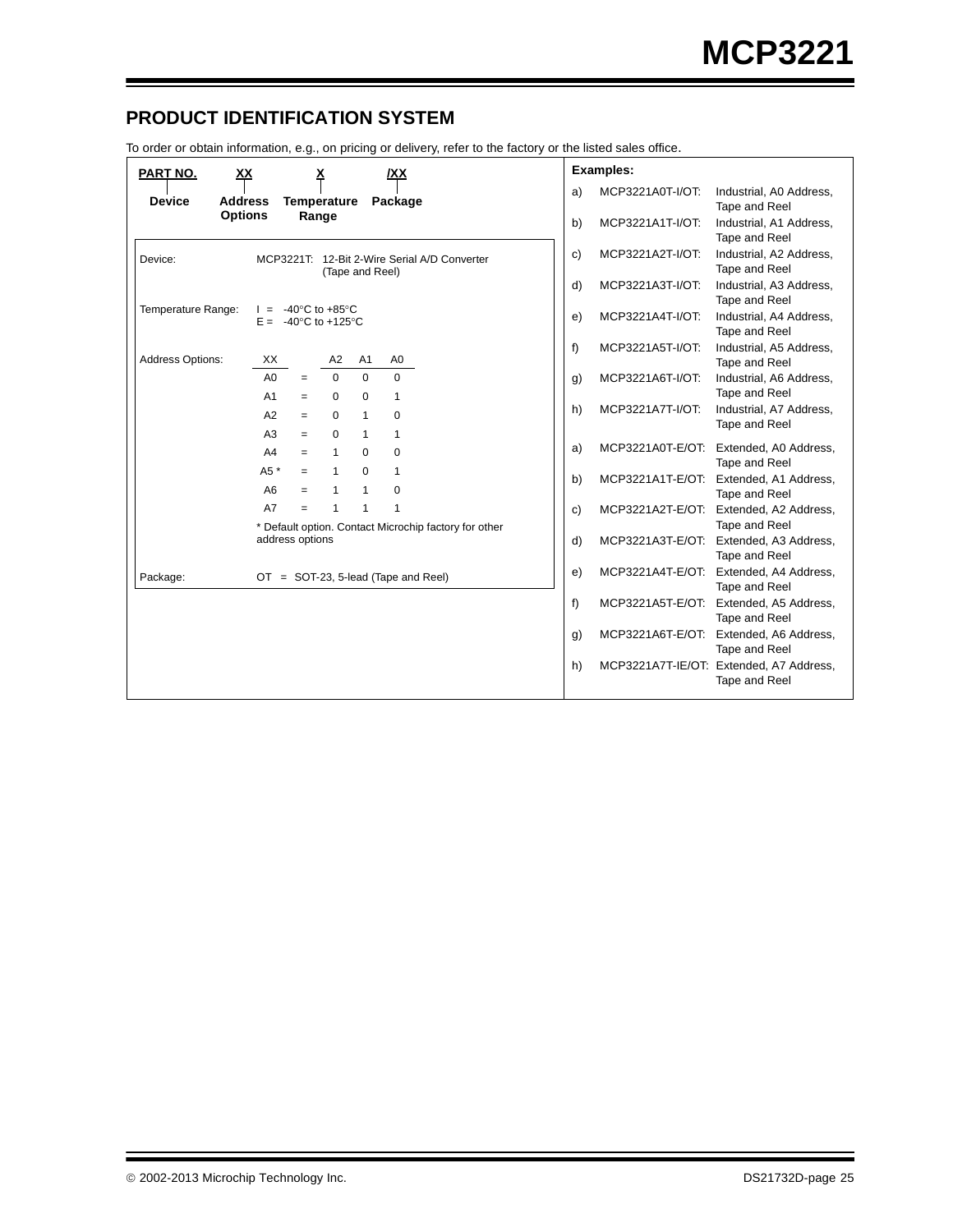**NOTES:**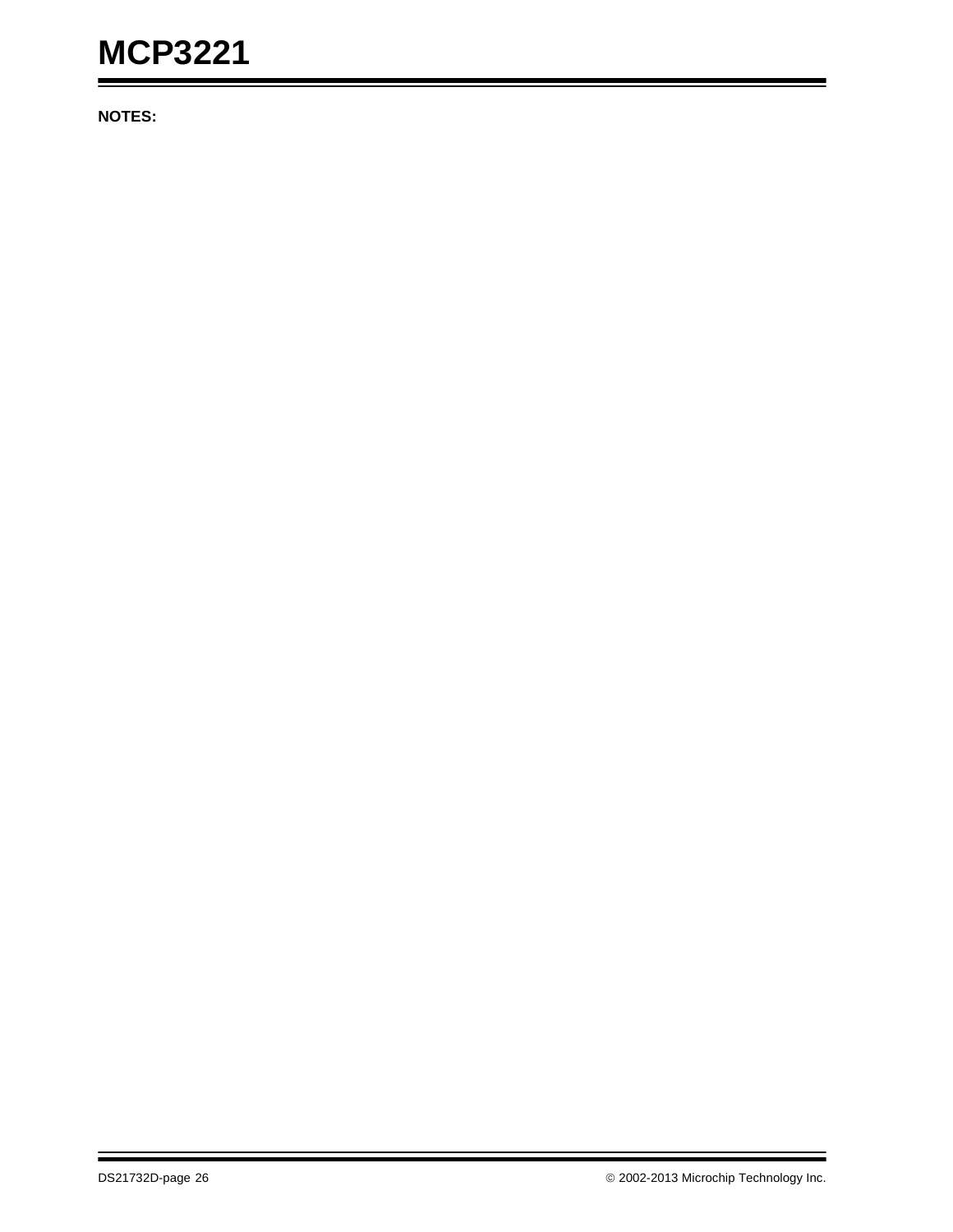#### **Note the following details of the code protection feature on Microchip devices:**

- Microchip products meet the specification contained in their particular Microchip Data Sheet.
- Microchip believes that its family of products is one of the most secure families of its kind on the market today, when used in the intended manner and under normal conditions.
- There are dishonest and possibly illegal methods used to breach the code protection feature. All of these methods, to our knowledge, require using the Microchip products in a manner outside the operating specifications contained in Microchip's Data Sheets. Most likely, the person doing so is engaged in theft of intellectual property.
- Microchip is willing to work with the customer who is concerned about the integrity of their code.
- Neither Microchip nor any other semiconductor manufacturer can guarantee the security of their code. Code protection does not mean that we are guaranteeing the product as "unbreakable."

Code protection is constantly evolving. We at Microchip are committed to continuously improving the code protection features of our products. Attempts to break Microchip's code protection feature may be a violation of the Digital Millennium Copyright Act. If such acts allow unauthorized access to your software or other copyrighted work, you may have a right to sue for relief under that Act.

Information contained in this publication regarding device applications and the like is provided only for your convenience and may be superseded by updates. It is your responsibility to ensure that your application meets with your specifications. MICROCHIP MAKES NO REPRESENTATIONS OR WARRANTIES OF ANY KIND WHETHER EXPRESS OR IMPLIED, WRITTEN OR ORAL, STATUTORY OR OTHERWISE, RELATED TO THE INFORMATION, INCLUDING BUT NOT LIMITED TO ITS CONDITION, QUALITY, PERFORMANCE, MERCHANTABILITY OR FITNESS FOR PURPOSE**.** Microchip disclaims all liability arising from this information and its use. Use of Microchip devices in life support and/or safety applications is entirely at the buyer's risk, and the buyer agrees to defend, indemnify and hold harmless Microchip from any and all damages, claims, suits, or expenses resulting from such use. No licenses are conveyed, implicitly or otherwise, under any Microchip intellectual property rights.

# **QUALITY MANAGEMENT SYSTEM CERTIFIED BY DNV**   $=$  **ISO/TS 16949** $=$

#### **Trademarks**

The Microchip name and logo, the Microchip logo, dsPIC, FlashFlex, KEELOQ, KEELOQ logo, MPLAB, PIC, PICmicro, PICSTART, PIC<sup>32</sup> logo, rfPIC, SST, SST Logo, SuperFlash and UNI/O are registered trademarks of Microchip Technology Incorporated in the U.S.A. and other countries.

FilterLab, Hampshire, HI-TECH C, Linear Active Thermistor, MTP, SEEVAL and The Embedded Control Solutions Company are registered trademarks of Microchip Technology Incorporated in the U.S.A.

Silicon Storage Technology is a registered trademark of Microchip Technology Inc. in other countries.

Analog-for-the-Digital Age, Application Maestro, BodyCom, chipKIT, chipKIT logo, CodeGuard, dsPICDEM, dsPICDEM.net, dsPICworks, dsSPEAK, ECAN, ECONOMONITOR, FanSense, HI-TIDE, In-Circuit Serial Programming, ICSP, Mindi, MiWi, MPASM, MPF, MPLAB Certified logo, MPLIB, MPLINK, mTouch, Omniscient Code Generation, PICC, PICC-18, PICDEM, PICDEM.net, PICkit, PICtail, REAL ICE, rfLAB, Select Mode, SQI, Serial Quad I/O, Total Endurance, TSHARC, UniWinDriver, WiperLock, ZENA and Z-Scale are trademarks of Microchip Technology Incorporated in the U.S.A. and other countries.

SQTP is a service mark of Microchip Technology Incorporated in the U.S.A.

GestIC and ULPP are registered trademarks of Microchip Technology Germany II GmbH & Co. & KG, a subsidiary of Microchip Technology Inc., in other countries.

All other trademarks mentioned herein are property of their respective companies.

© 2002-2013, Microchip Technology Incorporated, Printed in the U.S.A., All Rights Reserved.

Printed on recycled paper.

ISBN: 9781620768938

*Microchip received ISO/TS-16949:2009 certification for its worldwide headquarters, design and wafer fabrication facilities in Chandler and Tempe, Arizona; Gresham, Oregon and design centers in California and India. The Company's quality system processes and procedures are for its PIC® MCUs and dsPIC® DSCs, KEELOQ® code hopping devices, Serial EEPROMs, microperipherals, nonvolatile memory and analog products. In addition, Microchip's quality system for the design and manufacture of development systems is ISO 9001:2000 certified.*